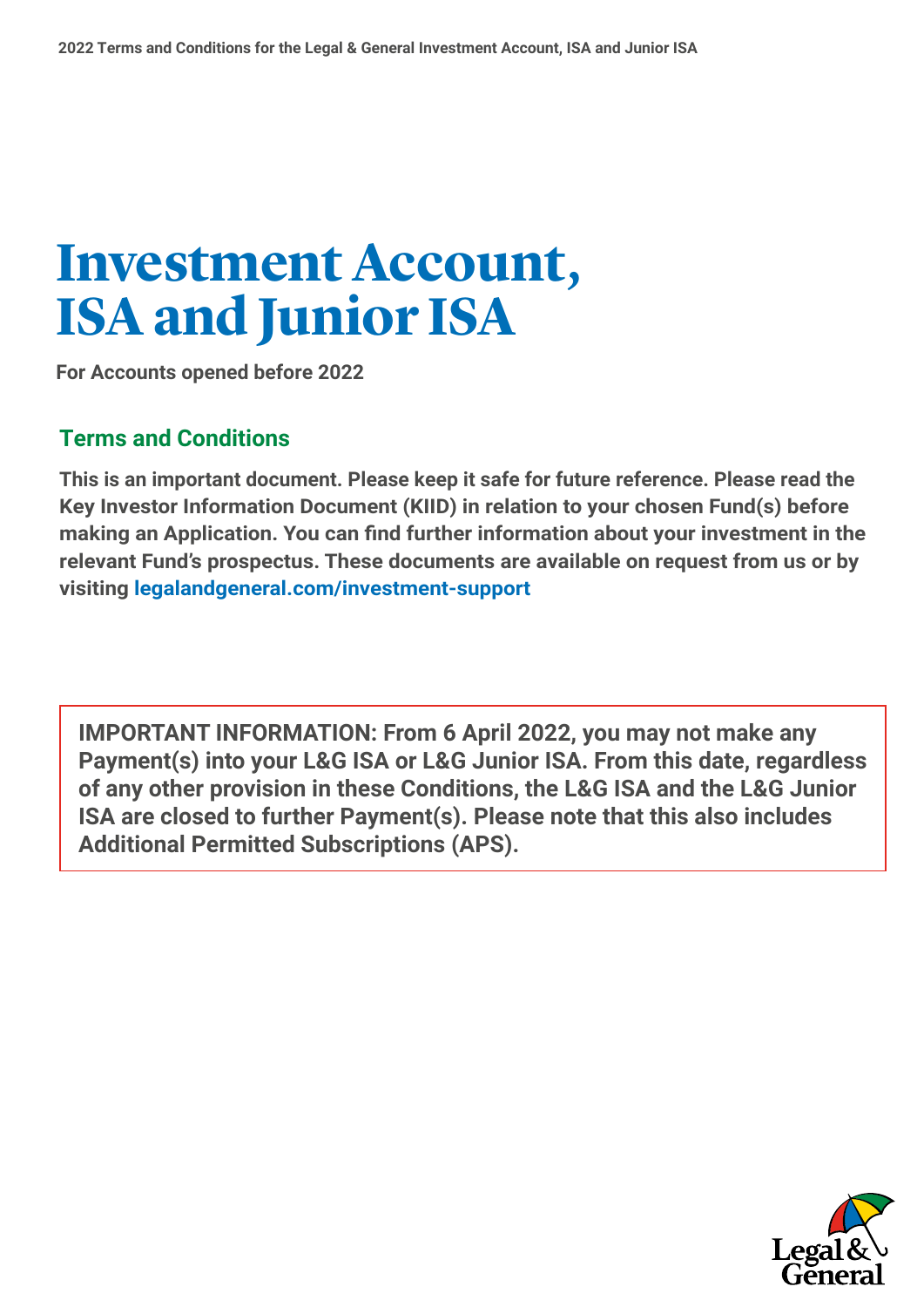### **Contents**

- **3 Part 1 Background information**
- **3 1. Glossary**
- **5 2. These Conditions**
- **6 Part 2 Account opening**
- **6 3. Opening an Account with us**
- **6 4. Transferring an ISA, Junior ISA, Child Trust Fund or an APS Allowance from another manager**
- **7 Part 3 How the Account is administered and how your money is invested**
- **7 5. The ownership of Units in the Account**
- **7 6. Payments in to the Account**
- **8 7. Investing the Payments**
- **9 8. Units**
- **9 9. Charges**
- **10 10. How the Funds are priced**
- **11 11. How your money and investments are protected**
- **11 12. Information on the Account**
- **12 13. Changing the Funds you're invested in**
- **13 Part 4 Making withdrawals, transfers and closing the Account**
- **13 14. Making withdrawals and closing the Account**
- **14 15. Transferring the Account to another manager**
- **15 16. When we can close the Account**
- **16 17. Withdrawal payments made following a withdrawal, transfer or closure**
- **17 18. Procedure following death**
- **18 19. Unclaimed money**
- **19 Part 5 General information**
- **19 20. About us**
- **19 21. Communicating with us**
- **19 22. Communication requirements when giving us instructions**
- **19 23. Informing us of changes**
- **20 24. Verification of identity, fraud and credit checks**
- **21 25. Processing personal data and providing information to others**
- **21 26. Conflicts of interest**
- **21 27. Complaints and policies**
- **22 28. Liabilities**
- **22 29. Tax**
- **23 30. Extraordinary circumstances, adjustments and disruption**
- **23 31. Changing these Conditions**
- **24 32. Changing the terms of our Funds**
- **24 33. Transferring our duties**
- **24 34. General**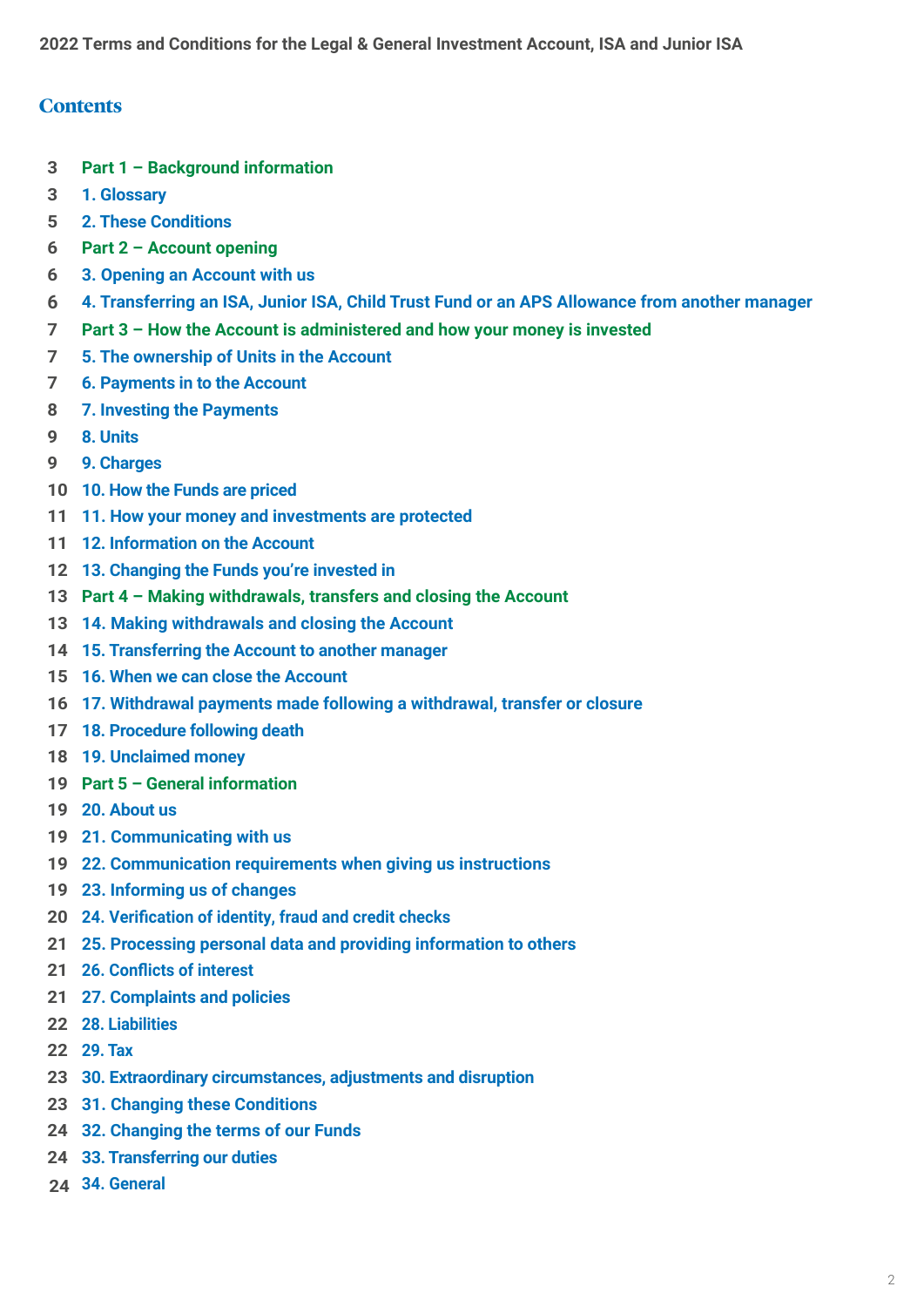### **Part1: Background information**

#### **1. Glossary**

Defined terms used in these Conditions have the following meanings unless the context requires otherwise:

'Account' means your Investment with us in: 1) a standard Investment Account; 2) an ISA; or 3) a Junior ISA. If you open an Investment Account and an L&G ISA with us, you'll have one account number for both investments.

'Account Data' means any Personal Data provided by you to us or which we otherwise collect about you or an Account holder and use under or in connection with an Account and/or an Application.

'Accumulation Unit' is a type of Unit where income earned by a Fund (after tax) is kept in the Unit rather than paid out as a distribution so that the capital value of the Unit increases.

'Adviser' means a person or company, authorised by the FCA to advise on investments, arrange deals in investments and/or deal in investments, including acting as a financial adviser.

'APS' means an additional permitted subscription on top of the annual ISA subscription limit available to the surviving spouse or registered civil partner of a deceased ISA holder as defined by HMRC. A spouse or civil partner may be entitled to more than one APS with different managers if the deceased held more than one ISA at the date of death. APS is utilised with a manager if the ISA contribution has been made under the APS allowance within a prescribed period of time in the name of the surviving spouse or civil partner. Once a contribution under the APS has been made, a surviving spouse can maintain and transfer their savings under normal ISA rules, with the APS being treated as the previous years' ISA subscriptions. Any further subscriptions counting towards that APS limit must continue with that manager.

'Application' means the process by which you can apply to open an Account with us in accordance with Part 2 of these Conditions.

'Application Form' means the form by which you make an Application to us to open an Account or to effect a Transfer, including APS Transfers. Application Forms can be found at [legalandgeneral.com/investment-support](http://legalandgeneral.com/investment-support)

'CASS' means the FCA's Client Assets Sourcebook as amended, supplemented or replaced from time to time.

'Child Trust Fund' means a child trust fund established in accordance with the Child Trust Fund Regulations 2004 as amended, supplemented or replaced from time to time.

'Class(es)' means the class(es) of Unit offered by the Funds which are available for investment via the Account. More information on Classes can be found at [legalandgeneral.com/investment-support](http://legalandgeneral.com/investment-support). Classes of Unit are differentiated by their charging structures, entry and redemption requirements and minimum subsequent investment and holding requirements.

'Client Money' means money that we receive or hold on your behalf and that we treat as Client Money in accordance with the Client Money Rules.

'Client Money Account' means a bank account at a bank that is in our name. Its title will also include an appropriate description to indicate that it holds only clients' money in accordance with the FCA's Client Money Rules. Each Client Money Account is used to hold the money of one or more clients on a segregated basis.

'Client Money Rules' means Chapter 7 of CASS.

'Client Money Distribution and Transfer Rules' means the rules in Chapter 7A of CASS.

'Conditions' means these terms and conditions which govern your Account and your Investment with us.

'Controller' has the meaning given to it in the Data Protection Legislation.

'Credit Reference Agencies' or 'CRAs' means third party companies who verify individuals' identities as instructed by us.

'Data Protection Legislation' means all applicable laws, rules, regulations and regulations relating to the processing of Personal Data and privacy including the EU Data Protection Directive (95/46/EC), the Electronic Communications Data Protection Directive (2002/58/ EC) and the EU's General Data Protection Regulation (2016/679/EC), including all law and regulations implementing or made under them, any amendment or re-enactment of them and, where applicable, the guidance and codes of practice issued by applicable supervisory authorities.

'Depositary' is Northern Trust Global Services SEC, who also acts as Trustee, or such other entity as we may appoint from time to time to act as depositary of the Funds. The Depositary is responsible for the safekeeping of the property of the Funds.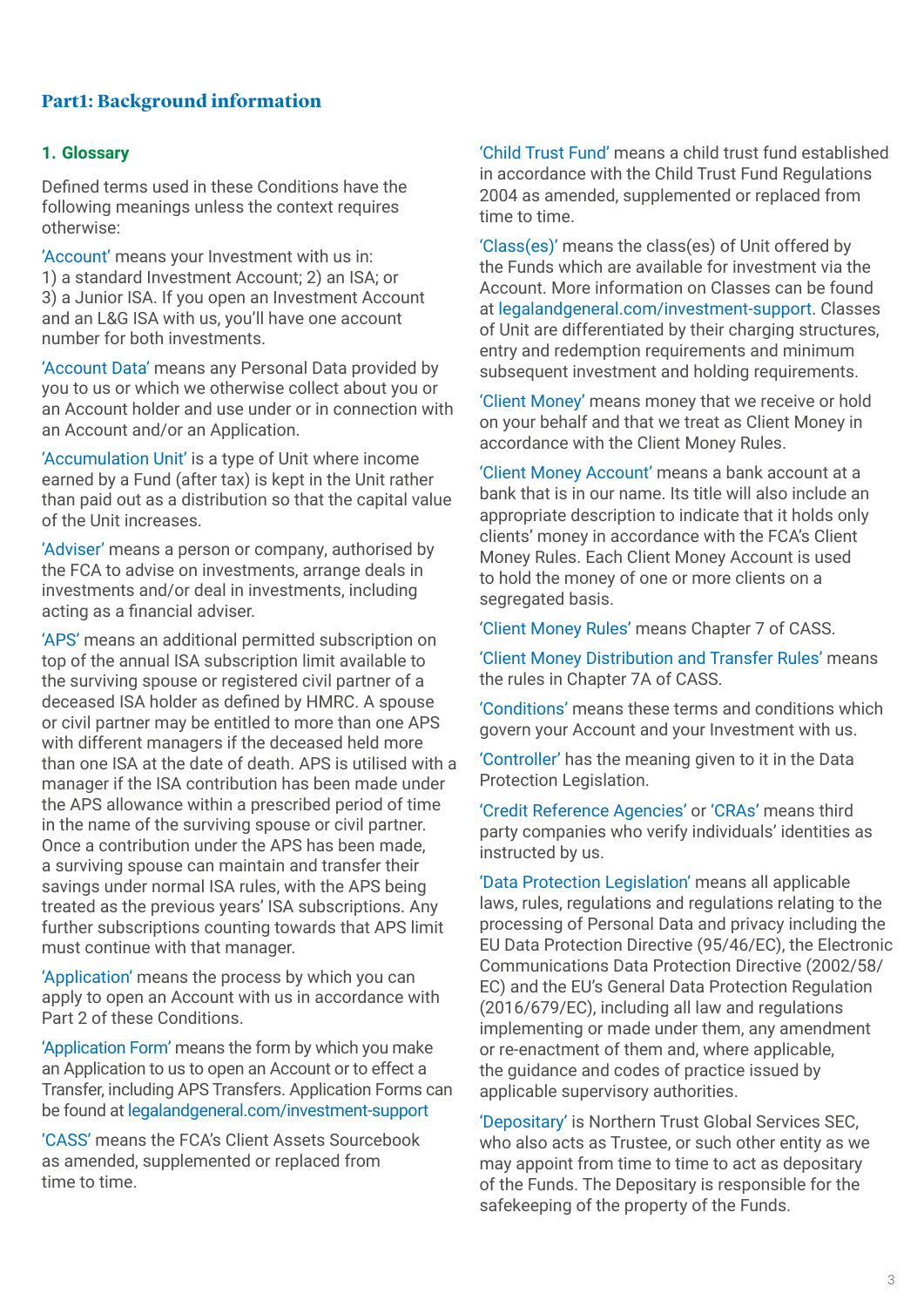'Distribution Date' in respect of a Fund, is the date on which income is paid to investors.

'Distribution Unit' (also known as an income Unit) is a type of Unit where any income earned by the Fund (after tax) is paid out as a distribution on the Distribution Date.

'Eligible Child' means, at the time the L&G Junior ISA is opened, an individual that is: 1) under the age of 18; 2) doesn't have a Child Trust Fund account; and 3) is resident in the United Kingdom (or if you, as Registered Contact, are a UK Crown servant and they depend on you for care). An Eligible Child cannot have more than one cash Junior ISA and one stocks and shares Junior ISA at any time.

'FCA' means the Financial Conduct Authority or any other regulatory body which may assume its regulatory responsibilities from time to time.

'FCA Rules' means the FCA Handbook of Rules and Guidance as amended, supplemented or replaced from time to time.

'Fund(s)' means the fund(s) managed by us that are available to invest in via an Account. Our Funds are either OEICs or Unit Trusts. The list of Funds available to invest in can be found at [legalandgeneral.com/investment-support](http://legalandgeneral.com/investment-support)

'Fund Management Fee' or 'FMF' is the fixed rate annual fee we charge for managing a Fund. The FMF is inclusive of all the fees and expenses which are paid by us in relation to the operation and administration of a Fund. The FMF charge accrues daily and is paid monthly to us.

'HMRC' means Her Majesty's Revenue & Customs.

'Investment' means your investment with us in Units of our Funds as covered by these Conditions.

'Investment Account' means your Investments (in Units) where such Investment is not in an ISA or Junior ISA. The Investment Account is held directly in the Account holder's name. For details of how legal title to the Units is registered depending on whether the Investment is held through an Investment Account, an ISA or a Junior ISA, please see Clause 5.

'ISA' means an individual savings account as defined by HMRC in accordance with the Regulations. The term includes personal equity plans that became stocks and shares ISAs on 6 April 2008. Each tax year's ISA is treated separately within your Account.

'Joint Holder' means an investor who holds an Investment Account with another person or person(s). Up to four people can be Joint Holders. You cannot be a joint holder of an L&G ISA or an L&G Junior ISA.

'Junior ISA' means a junior individual savings account in accordance with the Regulations.

'KIID' means the Key Investor Information Document. Each Fund has a KIID which you must read before investing in that Fund.

'L&G' means the definition given to 'we' or 'us' or 'our'.

'L&G Group Company' means any company which is a direct or indirect subsidiary of Legal & General Group PLC.

'L&G ISA' means the stocks and shares ISA for which we are ISA manager (for the purposes of the Regulations) and through which you can invest in the Funds in accordance with these Conditions. Please note that we don't manage cash ISAs.

'L&G Junior ISA' means the stocks and shares Junior ISA for which we are ISA manager (for the purposes of the Regulations) and through which you can invest in the Funds in accordance with these Conditions.

'L&G Junior ISA Holder' means the Eligible Child in whose name the Legal & General Junior ISA is opened and who is the beneficial owner of the Legal & General Junior ISA.

'Lump Sum Payment' means a one-off payment paid into an Account in accordance with your Application or any subsequent instructions to us.

'Nominated Bank Account' is the bank account detailed in the Application Form for the payment of any income or monies withdrawn from the Account. The Nominated Bank Account must be a UK bank or building society account (held with a UK branch) of which you're a named holder.

'Nominee' is a company whose business is looking after the ownership of investments on behalf of someone else and carrying out related tasks. We have appointed Legal & General (Unit Trust Managers) Nominees Limited to act as the Nominee in relation to the registration of Units in your L&G ISA or L&G Junior ISA.

'OEIC' means an open-ended investment company incorporated pursuant to Regulation 3 of the Open-Ended Investment Company Regulations 2001 (as amended, supplemented or replaced from time to time). Our Funds are either OEICs or Unit Trusts. For a full list of Funds available for investment please see [legalandgeneral.com/investment-support](http://legalandgeneral.com/investment-support)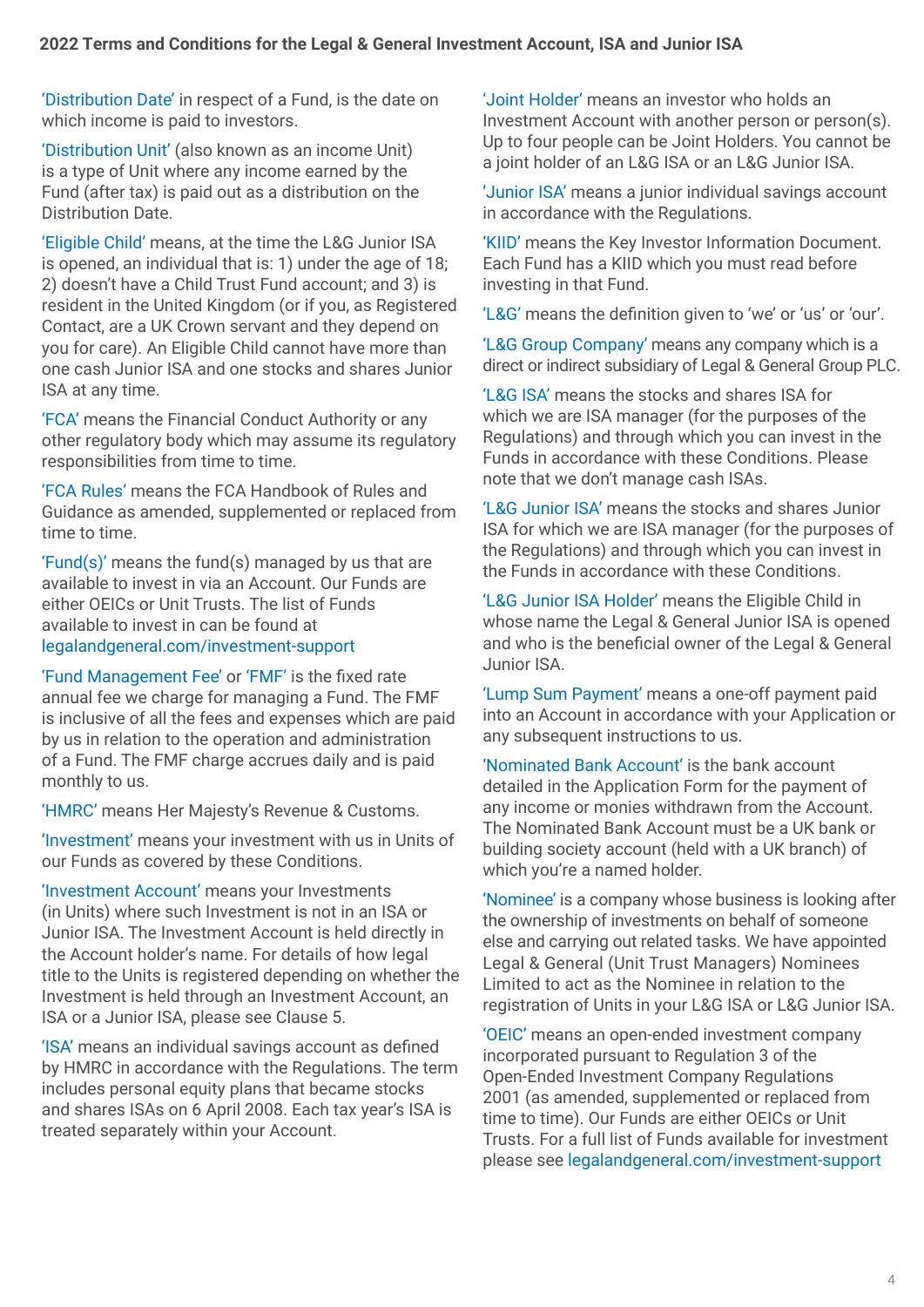'Ongoing Charges Figure' or 'OCF' is the figure for the yearly charge you'll pay on your investment which our regulator requires us to show on the KIID for each Fund.

'Payment(s)' means any Lump Sum Payment or Regular Payment or in the case of a Transfer, the Transfer Value made to the Account.

'Personal Data' has the meaning given to it in the Data Protection Legislation.

'Prospectus' means the offering document for a Fund prepared by us in accordance with the relevant regulations and approved by the Trustee.

'Registered Contact' is the only person who can give instructions in relation to your L&G Junior ISA to us and is either:

- A. a person with parental responsibility for the L&G Junior ISA holder who has completed and signed the Application; or
- B. the L&G Junior ISA holder if they're aged between 16 and 18, and they have completed and signed the Application (provided that they aren't suffering from a mental disorder).

For the avoidance of doubt, the Registered Contact cannot be acting under a power of attorney.

'Regular Payment(s)' means a monthly payment into the Account made by direct debit in accordance with your Application or your subsequent instructions to us.

'Regulations' means the Individual Savings Account Regulations 1998, as amended, supplemented or replaced from time to time.

'Transfer' means the full or partial transfer of an ISA (including an APS allowance transfer), a Junior ISA or the full transfer of a Child Trust Fund from another manager to us. All transfers are in accordance with Clause 4.

'Transfer Value' means the value of an ISA, Junior ISA or Child Trust Fund at the time of Transfer in accordance with Clause 4.

'Trustee' is Northern Trust Global Services SEC, who also acts as Depositary, or such other entity as we may appoint from time to time to act as Trustee of the Unit Trusts. The Trustee is responsible for the safekeeping of the property of the Unit Trusts.

'Unit' means a unit of a Unit Trust or a share in an OEIC, as applicable. A unit of a Unit Trust represents the rights and interests of an Account holder in the scheme property of the Unit Trust. In the case of an OEIC, an Account holder will be a shareholder of the OEIC and will have an indirect interest in its scheme property. Please refer to [legalandgeneral.com/investment-support](http://legalandgeneral.com/investment-support) for the types of Units available.

'Unit Trust(s)' means an open-ended investment fund established pursuant to Section 242 of the Financial Services and Markets Act 2000 (as amended from time to time) and constituted by a trust deed. Our Funds are either OEICs or Unit Trusts. For a full list of Funds available for investment via your Account please see [legalandgeneral.com/investment-support](http://legalandgeneral.com/investment-support)

'US Person' has the meaning set forth in Regulation S under the United States Securities Act of 1933 and includes any person that is not a 'Non-United States Person' within the meaning of United States Commodity Futures Trading Commission Regulation 4.7.

'Valuation Point' means the point in time on each business day at which the relevant Fund is valued and a price is calculated.

'we' or 'us' or 'our' means Legal & General (Unit Trust Managers) Limited, the administrator of the Account. We're also the authorised fund manager and authorised corporate director of the Funds.

#### 'you' or 'your' means:

- A. the Account holder of an Investment Account, L&G ISA or L&G Junior ISA;
- B. any Joint Holders;
- C. any Registered Contact; and
- D. an Account holder's personal representative.

#### **2. These Conditions**

These Conditions apply to your Application and the Account once it is opened. If there are any differences between the Regulations and the Conditions, the Regulations will apply. If you have any questions and would like to contact us, please refer to Clause 21.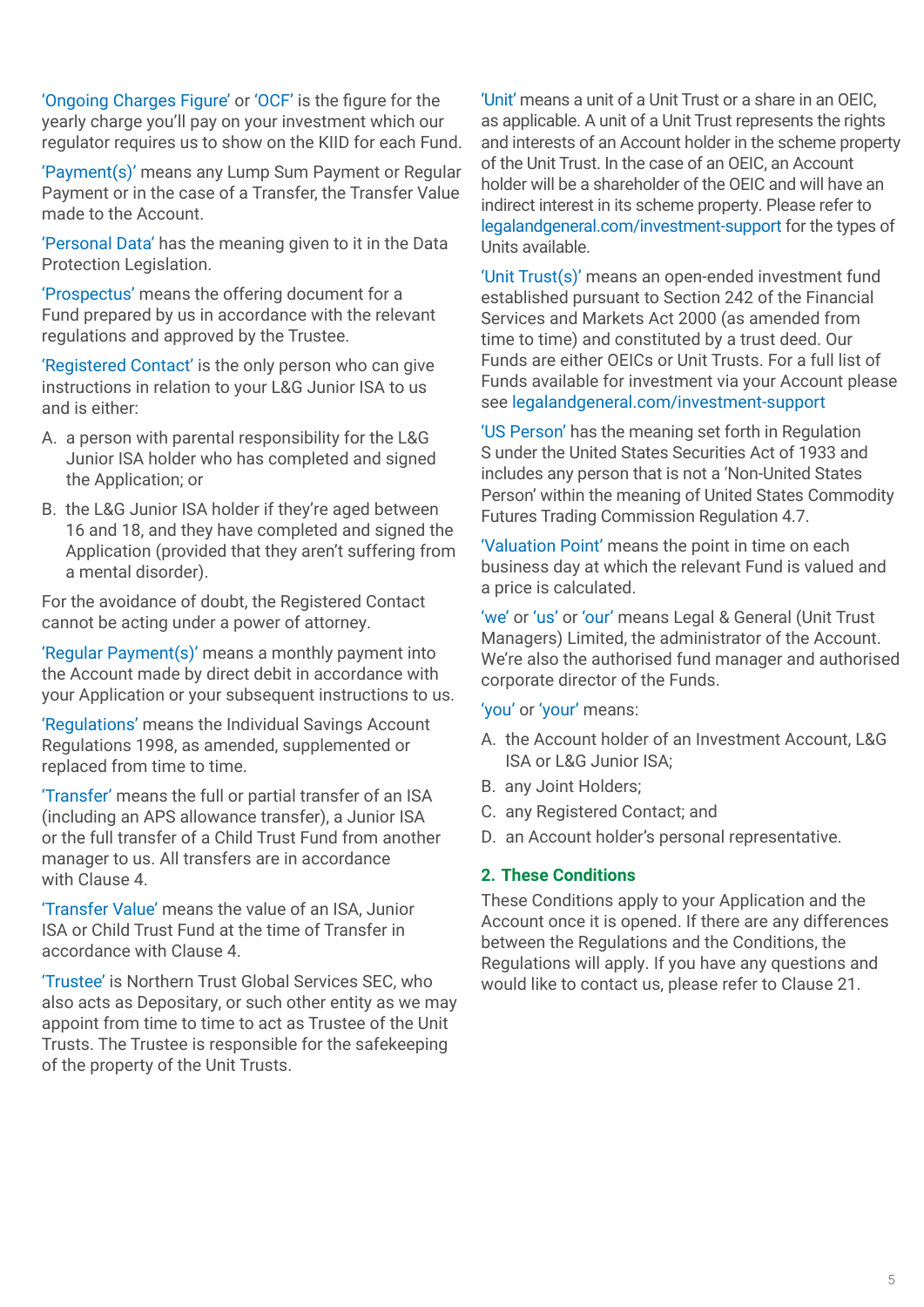### **Part 2: Account opening**

#### **3. Opening an Account with us**

#### **How to open an Account**

**We are no longer opening new Accounts.** 

#### **4. Transferring an ISA, Junior ISA, Child Trust Fund or an APS Allowance from another manager**

**You can no longer open a new Account for an L&G ISA or L&G Junior ISA with us by transferring your existing ISA, Junior ISA or Child Trust Fund from another manager to us. You are not able to transfer an APS allowance to us from another manager.** 

### **Cancellation of Direct Debits**

Arrangements for Regular Payments may be cancelled at any time in accordance with the direct debit guarantee (the 'Guarantee'):

- This Guarantee is offered by all banks and building societies that accept instructions to pay direct debits.
- If there are any changes to the amount, date or frequency of your direct debit, Legal & General will notify you 10 working days in advance of your account being debited or as otherwise agreed. If you request Legal & General to collect a payment, confirmation of the amount and date will be given to you at the time of the request.
- If an error is made in the payment of your direct debit by Legal & General or your bank or building society, you're entitled to a full and immediate refund of the amount paid from your bank or building society.
	- If you receive a refund you're not entitled to, you must pay it back when we ask you to.
- You can cancel a direct debit at any time by simply contacting your bank or building society. Written confirmation may be required. Please also notify us.
- $\ddot{\phantom{0}}$ • From 6 April 2022, we will stop collecting regular payments into your L&G ISA and L&G Junior ISA by direct debit. We will cancel your direct debit following the collection of your last regular payment due before 6 April 2022.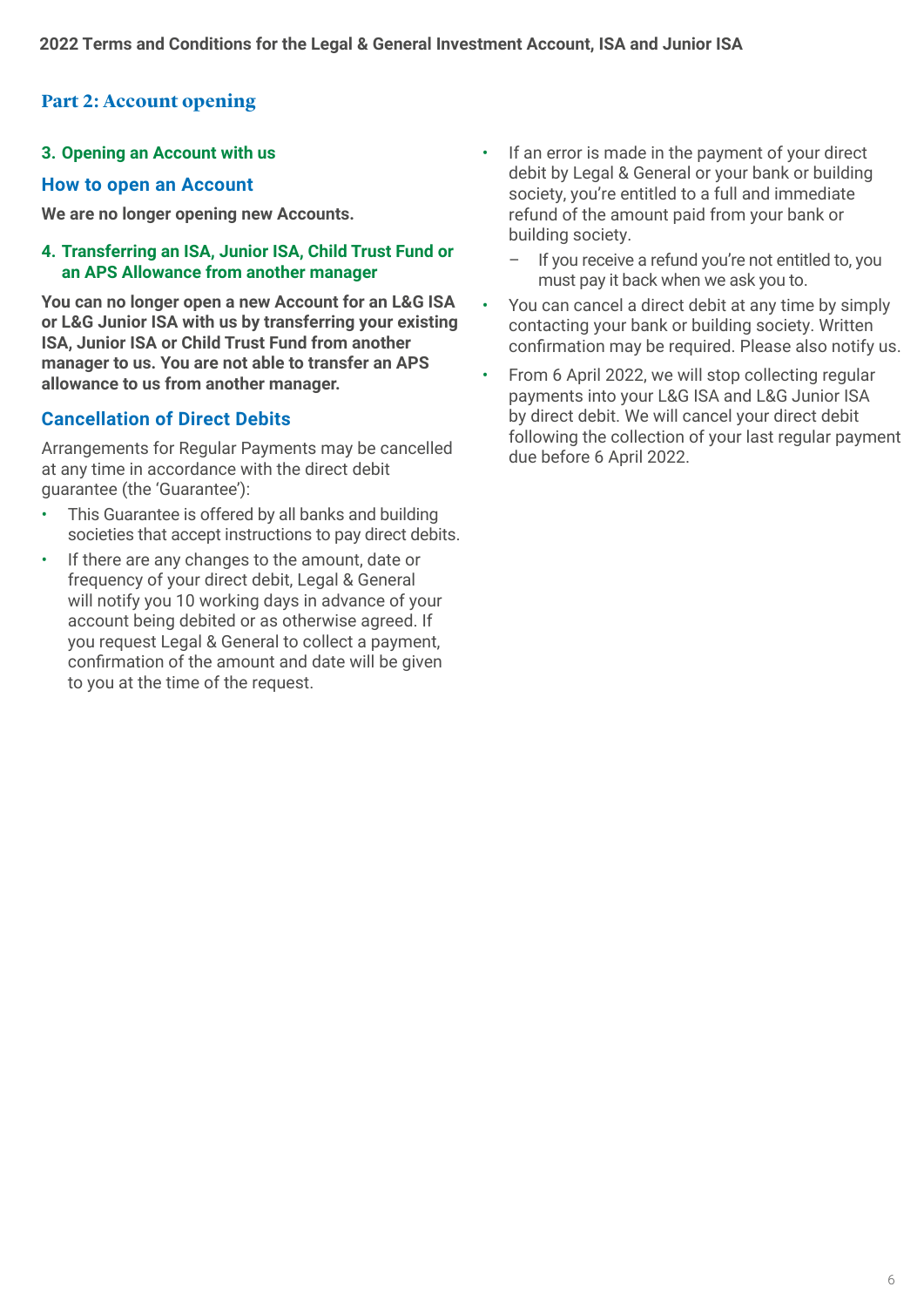### **Part 3: How the Account is administered and how your money is invested**

### **5. The ownership of Units in the Account**

The legal title of your Investment in an L&G ISA or L&G Junior ISA will be registered jointly in the name of any Nominee we may appoint and your name (meaning, in the case of an L&G Junior ISA, in the name of the Eligible Child or the Registered Contact). If your Investment is held in an Investment Account, the legal title of your Investment will be registered in your name only unless you're a Joint Holder, in which case the legal title of the Units will be registered in the names of the Joint Holders.

As the beneficial owner of the Units in your Account, you (or for a L&G Junior ISA, the Registered Contact) will be able to attend meetings for the Fund's Unit holders and exercise voting rights at such meetings, or instruct us to do so on your behalf. Upon request, we can also provide the annual reports and accounts (for the Funds) and any other information issued to Unit holders. As the L&G ISA holder or L&G Junior ISA holder, you'll be, and will remain, the beneficial owner of such Units. This means that not only do you have the right to use and benefit from the Units, neither we nor the Nominee can use or dispose of the Units for our own benefit.

The Units must remain in your beneficial ownership. You must not charge, pledge or otherwise use your Units as security for any loan or other obligation.

We and/or the Nominee will hold any documents evidencing the legal ownership of your Units (i.e. share certificates or other documents showing title to the Investment). Alternatively, where relevant, if we do not issue share certificates or other documents of title to Units in any Fund or Funds then your entitlement to the Units will be shown on the register of Unit holders that we maintain.

### **Nominee**

We only appoint a Nominee to jointly hold the legal title of Units in an L&G ISA or L&G Junior ISA for the following reasons:

- A. to enable us to meet the Regulations or the FCA Rules to ensure that your Investment is adequately protected;
- B. if we believe it will provide better security for your Investment;
- C. if we believe that the appointment of a Nominee would enable us to manage your Investment with greater efficiency.

We'll ensure that any Nominee entity we appoint is competent to carry out the above functions and responsibilities. We may appoint a Nominee which is an L&G group Company.

### **6. Payments into the Account**

**From 6 April 2022, you may not make any Payment(s) into your L&G ISA or L&G Junior ISA. From this date, regardless of any other provision in these Conditions, the L&G ISA and the L&G Junior ISA are closed to further Payment(s). Please note that this also includes Additional Permitted Subscriptions (APS).** 

The Application Form sets out the details of the minimum amount you can invest. If you're using your APS, you'll be notified of the amount you're permitted to invest as an additional allowance, which will be the value of the deceased's ISA at the date of their death.

Anyone can make Payments into the L&G Junior ISA. Such Payments are deemed gifts to the L&G Junior ISA holder and so cannot be repaid to the subscriber if at a later date the subscriber changes their mind. The first Payment into an L&G Junior ISA must be received from the Registered Contact.

If any Payment into your Account has not cleared within 14 calendar days from the date of the original instruction, we reserve the right to cancel any Unit relating to that Payment unless it is due to an error on our part. If the first Payment into the Account has not cleared within 14 calendar days, then we reserve the right to close the Account.

You can make Lump Sum Payments or Regular Payments into your Account.

### **Lump Sum Payments**

Lump Sum Payments can be made via cheque, Visa Debit or Mastercard at [legalandgeneral.com/](http://legalandgeneral.com/investment-support) [investment-support.](http://legalandgeneral.com/investment-support) For an APS, you can only make Lump Sum Payments.

### **Regular Payments**

Regular Payments can be paid monthly via direct debit. We'll collect your Regular Payment and invest it on the day of the month indicated on your Application Form. Your first Regular Payment will be collected following the 14 calendar days required to set up your direct debit.

If your selected date isn't a working day, we'll collect your Payment on the next working day. A new direct debit instruction will be required if your Regular Payment is to be collected more than 90 calendar days after the Application was accepted or if your direct debit is dormant for a period of 13 months from your last collection.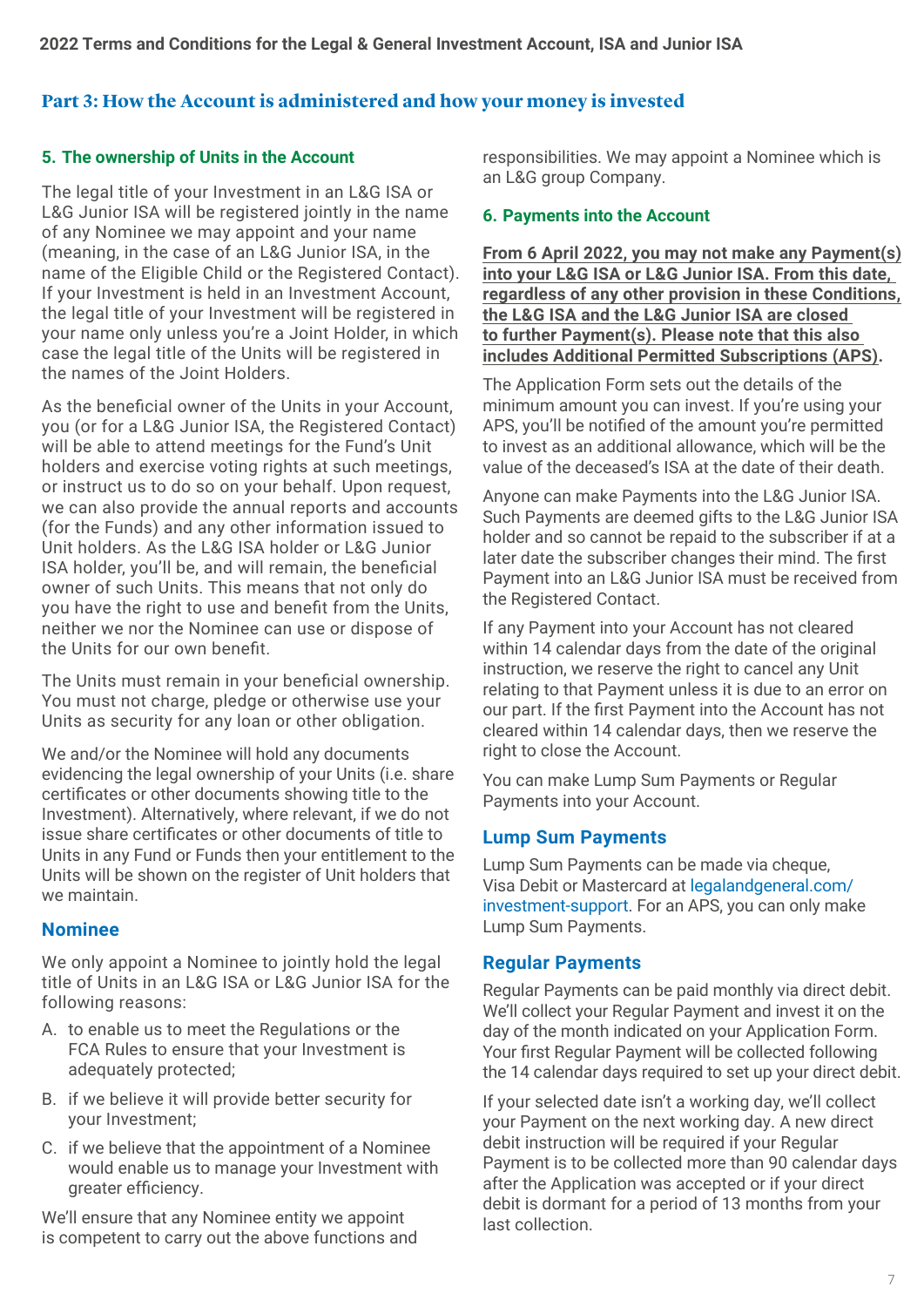If you wish to cancel or change your direct debit, we must receive your instruction in writing at least five business days before your chosen collection date in order for the change to be effective by your next collection. We require 14 calendar days to update any changes to your collection bank details and failure to promptly notify us may result in a missed collection that month.

Subject to this Clause 6, any increase to your direct debit or change of Fund will require your confirmation that you've read the KIID. Your chosen collection date will remain unchanged unless we're notified by you.

### **Additional information – subscription limits on ISAs and Junior ISAs**

It is your responsibility not to exceed the overall ISA, Junior ISA or APS subscription limits prescribed by HMRC. Where we become aware that your subscription limit has been exceeded, we'll return, without interest, any part of a Payment received for your L&G ISA or L&G Junior ISA that is in excess of the limits allowed by the Regulations. We may also advise you that HMRC will contact you. Where the Payment exceeds the ISA or Junior ISA limits by over £1,000, we reserve the right to reject the whole Payment.

Once you make an APS Payment into an ISA, the full APS limit that you're entitled to must be used with the same manager and cannot be split. Any unused APS allowance cannot be used with another manager. That doesn't preclude you from utilising other personal subscriptions you might be entitled to with other managers.

### **7. Investing the Payments**

You may make Payments into your Account in the form of Lump Sum Payments and/or Regular Payments in accordance with Clause 6. Before investing in Units, you must confirm that you have read the relevant KIIDs, otherwise there may be a delay in carrying out your instruction.

If your Payment instruction is unclear or incomplete, we'll contact you or your Adviser, if you have one, by telephone. If we're unable to reach you or your Adviser, we won't be able to complete your instruction and will therefore return your instruction to your postal address.

When we buy or sell Units on your behalf, we'll only do so at the relevant Valuation Point.

### **Unit Classes**

Where we receive a completed Application Form or Payment instruction from your Adviser, or you, where you were introduced through an authorised intermediary, your Payment will be invested in F Class Units (where available). Otherwise, or where we're subsequently notified that you don't qualify for F Class Units, your Payment will be invested in A, D or R Class Units, as applicable.

If you hold I Class Units and you wish to move your ISA into the same Class, where available, please speak to your Adviser or contact us to arrange this. Please note that if, in the future, you're no longer eligible to hold I Class units, your L&G ISA will revert to R Class Units.

Please see the relevant Prospectus for further information on Unit Classes.

### **Lump Sum Payments**

Where we receive a Lump Sum Payment, the Payment less any charges described in Clause 9 will be invested in Accumulation Units or Distribution Units of the Funds selected on your Application Form or listed in your subsequent Lump Sum Payment instructions, at the price calculated at the Funds' next Valuation Point.

Where we receive a Lump Sum Payment and you haven't specified any Funds to purchase Units in and:

- A. you've not invested with us before, we'll contact you to confirm your choice of Fund. If we're unable to reach you, we'll return your incomplete Application Form to your postal address; or
- B. you've invested previously, Units will be bought in the same Funds you most recently invested a Lump Sum Payment, in the same proportions as your recent Investment.

### **Regular Payments**

Regular Payments, less any charges described in Clause 9, will be invested in your chosen Funds at the Valuation Point on your chosen direct debit collection date.

Regular Payments are offered in Accumulation Units at the time of your Application. Otherwise, Regular Payments will be invested in Distribution Units and any income generated, will be reinvested in accordance with Clause 8.

Where you're increasing your Regular Payments, if you don't specify which Funds to allocate the increase to, we'll allocate the increase to your current Investments in the same proportion as your existing Regular Payments, subject to confirmation that you've read the KIID.

### **Additional information for L&G ISA and L&G Junior ISA holders**

If, after a Transfer to us, we receive further Payments from your previous manager, we will buy Units at the next Valuation Point in the same Class for the same Funds in the same proportions as your currently subscribed Units. For L&G ISA holders, if any further Payments are below £25, such Payments will be returned to your previous manager to be reissued in your name.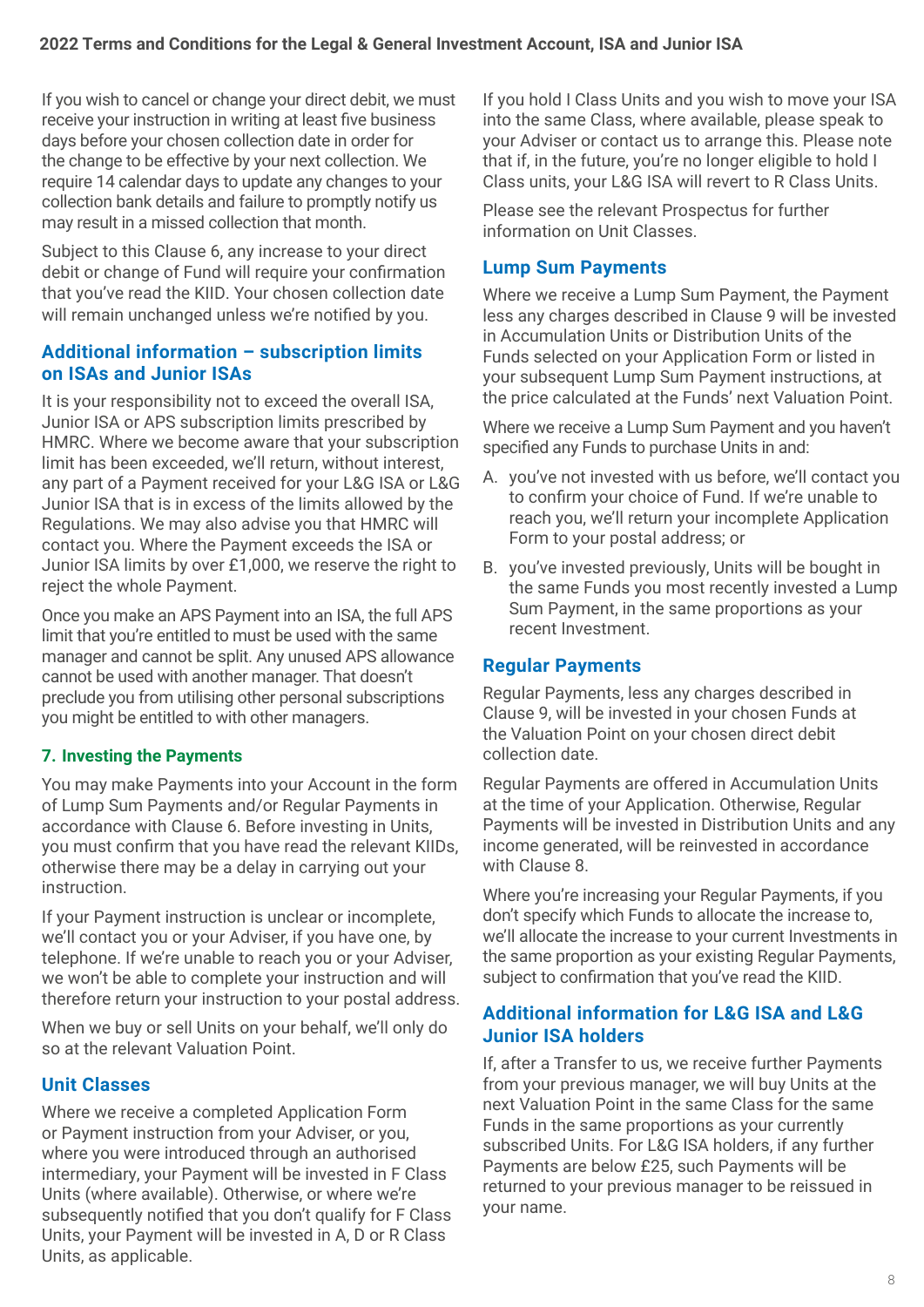### **8. Units**

### **Accumulation Units**

If you've asked in your Application Form to have income reinvested, you'll be allocated Accumulation Units. Where Accumulation Units aren't available, you'll be allocated Distribution Units. Any income generated will be used to buy further Units in the same Unit Class in the same Fund you're invested in at no later than one business day following the Fund's Distribution Date.

All Regular Payments will be invested in Accumulation Units. All L&G Junior ISA Lump Sum Payments will also be allocated in Accumulation Units.

If you're invested in Distribution Units, you can, at a later date, request to have future income reinvested. Where Accumulation Units are available, we will convert your Distribution Units to Accumulation Units of the same Unit Class. If your request is made after distribution of income is due from the Fund (the exdividend date) but before the Distribution Date, your last income payment will be paid to you rather than being reinvested in Accumulation Units.

### **Distribution Units**

Where you're making Lump Sum Payments, you can choose to invest in Distribution Units. Your Payments will be invested in Distribution Units of the same Unit Class in the same Funds.

Any income generated will be paid by the Distribution Date into your Nominated Bank Account. You can subsequently notify us of any changes to your Nominated Bank Account. If you've not provided Nominated Bank Account details to us, we'll make reasonable efforts to contact you and confirm your details before the Distribution Date. If, after a reasonable period of time, we haven't received the information requested, we may convert your Distribution Units into Accumulation Units of the same Unit Class, where available. Otherwise, your Investment will remain in Distribution Units but income will be reinvested in more Distribution Units of the same Unit Class. If there is any reclaimable tax credit, we'll add this amount to any income payment. See Clause 29 for further details on how we're reimbursed in respect of tax credits.

Please note that where you hold Distribution Units in a Fund and you haven't claimed your income payments arising from your Units for at least six months, the income payments will be reinvested in Accumulation Units and existing Distribution Units will be converted to Accumulation Units of the same Unit Class. Where Accumulation Units aren't available, your existing and future income payments will be invested in more Distribution Units of the same Unit Class.

If you don't hold any more Units in a Fund, any income payments remaining unclaimed will be allocated in accordance with Clause 19. Where we're unable to establish your current address, we may also reinvest your income in accordance with Clause 23.

If you've invested in Accumulation Units, you can, at a later date request to have income paid to you so long as your request is for Units to the value of at least £500 or £100 for R or D Class. Your Accumulation Units will be converted to Distribution Units. You'll only receive income from a Fund for any distribution accounting period starting after the date of the conversion.

### **9. Charges**

All Funds are subject to charges and expenses. They are the costs of running the Fund, including marketing and distributing it (where applicable). Charges applicable to the Funds are detailed at [legalandgeneral.com/chargesandfees](http://legalandgeneral.com/chargesandfees). Please be aware that charges and expenses reduce the potential growth of your investment. This means you could get back less than you paid in, particularly in the early years of your investment.

We may take these charges from any income the Fund generates or from the Fund's capital (its assets). For some Funds, we could take these charges from a combination of income and capital. Where we take charges from income, if there's not enough income to cover the amount we'll take the difference from the Fund's capital. Any charges taken from capital will reduce the Fund's growth potential. The Fund's Prospectus tells you where we take these charges from.

If any charges are varied and you're unhappy with the change, you can transfer your L&G ISA or L&G Junior ISA (see Clause 4) or close the Account by contacting us (see Clauses 21 and 22). We won't charge you a fee for transferring your L&G ISA or L&G Junior ISA or for closing your Account.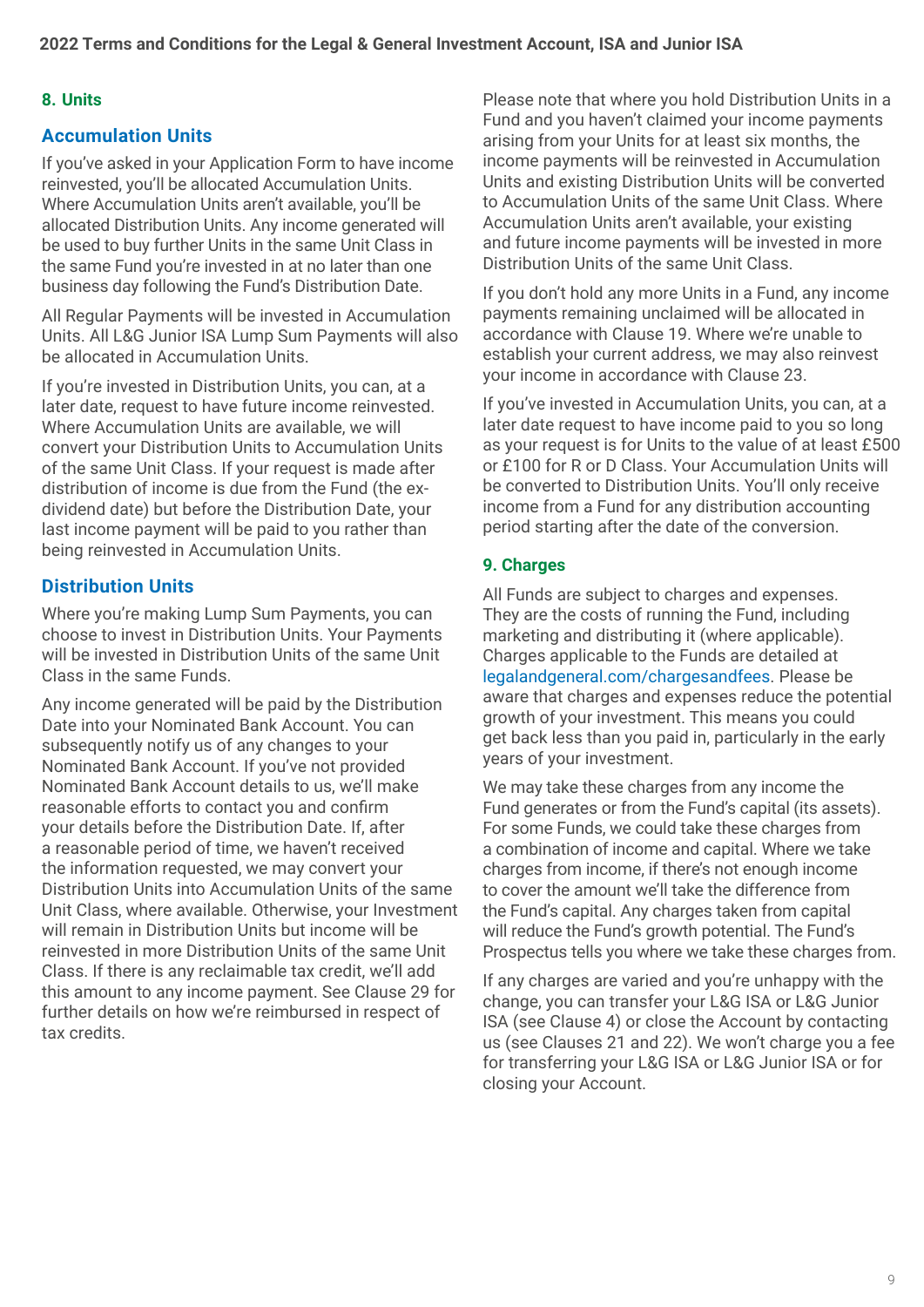### **Fund Management Fee (FMF) and Ongoing Charges Figure (OCF)**

Fund charges include the FMF and OCF. As Manager of the Funds, we take an FMF for each Fund, which is payable out of the assets of the relevant Fund. The FMF includes fees for:

- investment management
- accounting
- valuation
- our management costs
- trustee/depositary fees and expenses
- audit fees
- custodian fees
- regulator fees
- registrar fees
- payments to legal and professional advisers, and
- payment for investment research to assist investment decisions.

The OCF will usually be the same as the FMF figure. The OCF will be higher than the FMF where a Fund invests in other funds not run by us as the FMF does not include these charges and expenses. See the Prospectus of the relevant Fund for more information on what expenses will be paid out of the Fund.

The FMF of a Fund may only be increased after giving at least 60 calendar days' notice to you or following a vote passed at a meeting of Unit holders in the Fund.

### **Other Costs**

Other costs taken from the Fund's capital include:

- $\bullet$ • transaction costs relating to buying and selling the Fund's investments
- interest on borrowing
- $\bullet$ • any taxes the Fund may have to pay when it buys or sells assets (e.g. transfer taxes like stamp duty)
- Stamp Duty Reserve Tax paid when a fund buys most types of UK company shares, and
- $\bullet$ • the 'Property Expense Ratio', ongoing management costs specifically relating to running properties the property Funds will have.

If you buy through a platform you may also have to pay a platform fee – ask your financial adviser for details.

We currently don't have an exit charge on any of our Funds.

In addition, when a Fund buys and sells assets, there may be transaction costs associated with this, including but not limited to:

- $\bullet$  . • broker commissions – payable to brokers who facilitate (or enable) the buying and selling of assets for the Fund, and
- $\ddot{\phantom{0}}$  $\alpha$  local taxes – these will vary by the assets being traded and the country in which the trade takes place. An example of this is Stamp Duty Reserve Tax which is payable at a rate of 0.5%on UK company shares.

Further information on all of the charges, expenses and costs relevant to your Investment is in the KIID, the Prospectus or [legalandgeneral.com/chargesandfees](http://legalandgeneral.com/chargesandfees)

#### **10. How the Funds are priced**

Our Funds are either single priced or dual priced. Further details on how the Funds are priced are included in the Prospectus for the relevant Fund.

### **Dual priced Funds**

Dual priced Funds have two prices calculated at every Valuation Point: the offer price and the bid price. The offer price is the price paid when you invest into the Fund. It is based on the price that we'll pay to the Trustee or Depositary to create a new Unit in the Fund. The bid price is the price you receive when you sell a Unit back to us. This is based on the price that we'll receive from the Trustee or Depositary when cancelling a Unit.

The prices are calculated daily based on the cost of buying or selling the assets in the Fund in the market place. These will also take into account any commissions and taxes payable to buy or sell the assets. The difference between these two prices is called the 'spread'.

For Funds that are priced this way the latest spread is available at [legalandgeneral.com/chargesandfees](http://legalandgeneral.com/chargesandfees)

### **Singled priced Funds**

For single priced Funds, at any Valuation Point the price of the Fund is a single price which is midway (midmarket basis) between the cost of buying and selling the Fund's assets. Any instruction placed to buy or sell the Units from these Funds will be at this mid-price.

To protect the financial interests of existing and continuing investors a dilution levy may be charged to cover the costs of buying and selling the Fund's assets. This is paid back into the relevant Fund and under no circumstances are we as manager of the Funds entitled to the dilution levy.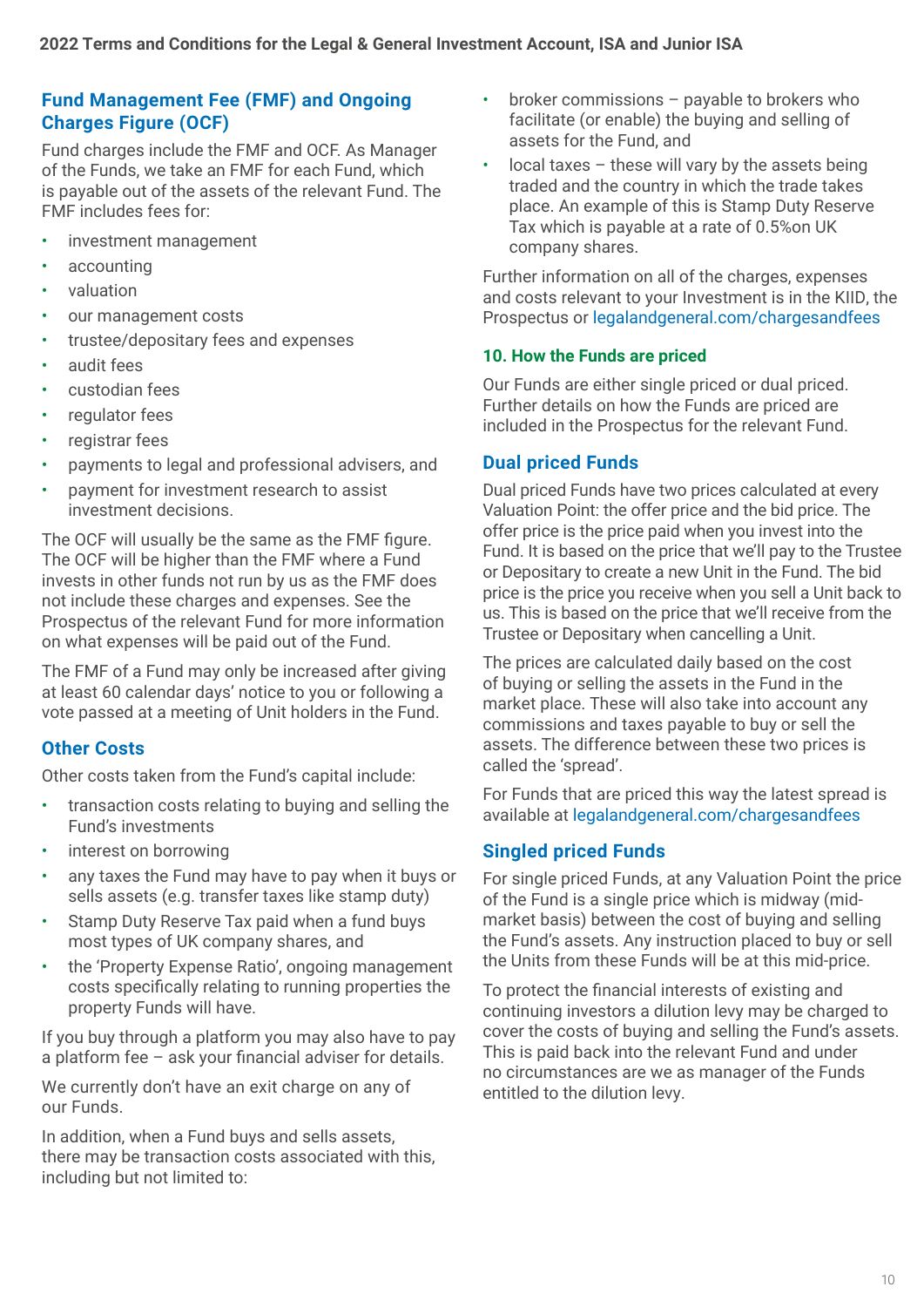#### **11. How your money and investments are protected**

### **Client Money Accounts**

We will deal with your money as Client Money in accordance with the FCA's Client Money Rules. In the event of our administration or insolvency, you will be entitled to share in any distribution under Client Money Distribution and Transfer Rules. When making an Application, giving any subsequent payment instruction or withdrawing your money in accordance with Clauses 14 and 17, your money will be held in a Client Money Account until the settlement date of the Fund, details of which are available in the relevant Prospectus. We hold any Client Money separate from money belonging to us in our own right.

All Client Money we receive from you is paid directly into a Client Money Account. Cheque payments will be banked into a Client Money Account no later than the business day after they're received. Our Client Money Account(s) will be held with the Royal Bank of Scotland plc and/or such other bank as we may determine from time to time. We are not responsible for the acts or omissions of such bank or for its insolvency.

You are not entitled to any interest earned on Payments held in a Client Money Account unless we tell you otherwise.

If, as a result of insolvency of the bank holding Client Money in a Client Money Account or otherwise, there is a shortfall in the money held in the Client Money Account, you will suffer any shortfall in the same proportion to your share of the money held in the Client Money Account. You may be entitled to compensation under the Financial Services Compensation Scheme (FSCS). We may or will be treated as an unsecured creditor by such bank and, subject to insolvency laws in the relevant jurisdictions, we'll have a claim on behalf of our clients. If such bank cannot repay all of its creditors, any shortfall will be shared pro rata amongst all clients.

The FSCS is the UK's compensation fund for customers of authorised financial services firms. Most depositors, including individuals and small businesses, are covered by the FSCS. The FSCS covers the first £85,000 of each customer's claim against a bank or building society. Any money you hold in other accounts with the bank or banks providing the Client Money Account would count towards this limit. Some banks and building societies operate under a number of trading names. The total FSCS compensation claim will include claims against all these trading names. For money held outside a Client Money Account, the FSCS covers most types of investment business for the first £50,000 of each customer's claim, so the maximum compensation is £50,000.

If all or part of Legal & General's business is transferred to a third party, you agree that we may transfer any Client Money we hold on your behalf that relates to the transfer to the third party under the relevant FCA Rules. We'll only transfer the money to a third party who is also bound by the FCA's Client Money Rules or we'll exercise reasonable skill, care and diligence in assessing whether the third party will otherwise apply adequate protection to that money. We'll notify you of the transfer.

#### **Trustee and Depositary**

The Trustee and Depositary is responsible for the safekeeping of all the Funds' assets and has a duty to take reasonable care to ensure that all Funds are managed in accordance with the provisions of the COLL Sourcebook relating to the pricing of, and dealing in, Units and relating to the income and the investment and borrowing powers of the Funds. The Depositary is also responsible for monitoring the cash flows of the Funds and must ensure that certain processes carried out by us are performed in accordance with the FCA Handbook, the relevant Prospectus and relevant trust deed. The Trustee and Depositary has the power to delegate its duties.

The Trustee and Depositary ensures that none of the assets of the Fund can be transferred into our name as the authorised manager of the Funds.

#### **12. Information on the Account**

#### **Statements**

We'll send you annual Account statements showing all transactions made, including any reclaimed tax credits and a valuation of your Account. Such statements will not include performance information on any particular Fund.

Details of exact statement dates and copies of statements are available upon request. Please see Clause 21 for how to contact us.

#### **Contract notes**

We'll send you a contract note or other similar confirmation as soon as possible (but in any event within one business day) after each Lump Sum Payment is invested showing the dealing date, the execution venue (which will always be Legal & General (Unit Trust Managers) Limited), the amount invested and the value of Units invested.

Information concerning Units purchased by Regular Payments will appear in annual statements and will also be provided in contract notes sent six months after the annual statement.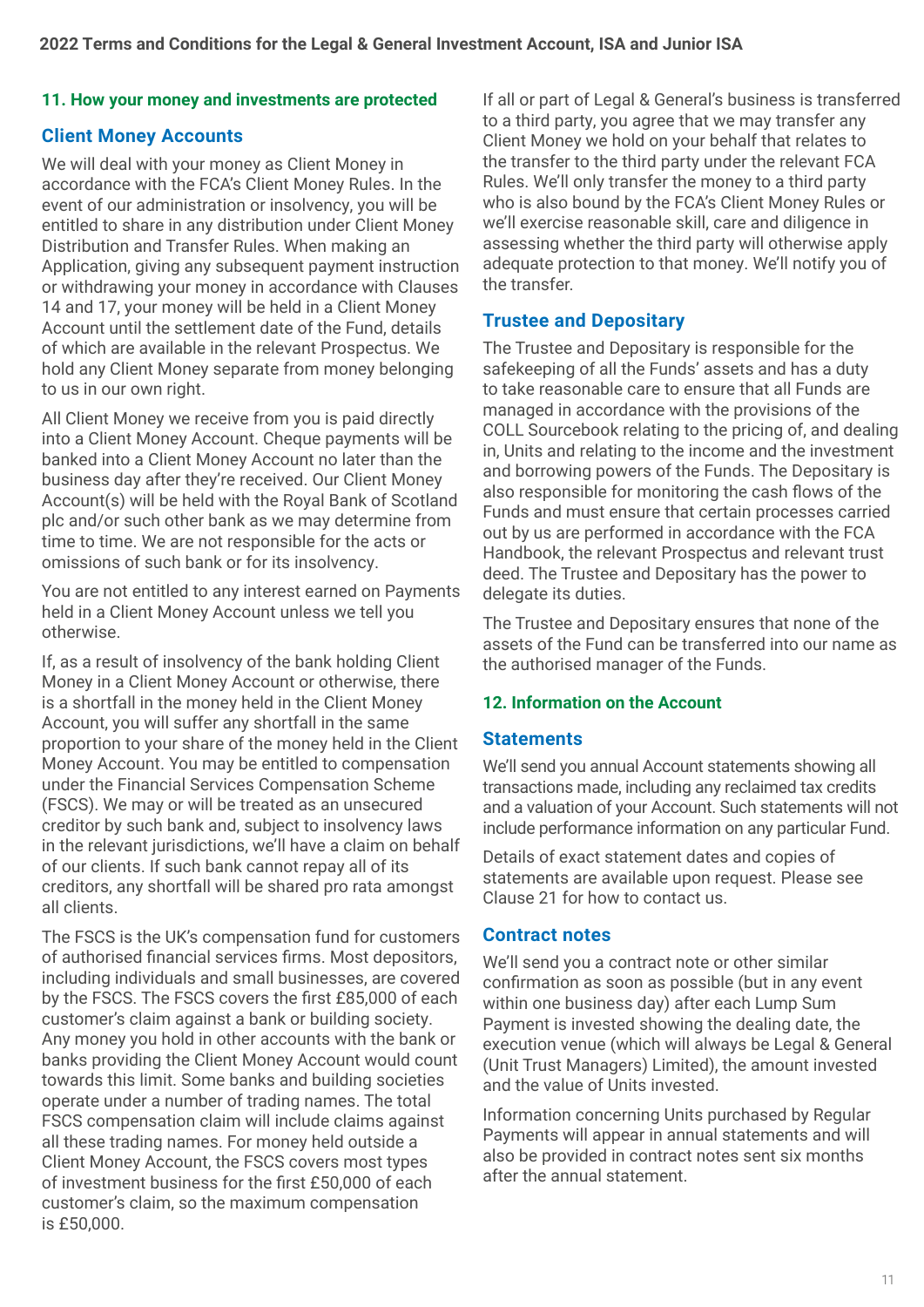### **Other information**

You can request a copy of the manager's report for each Fund you've invested in. Please see Clause 21 for how to contact us.

If you hold Units in an Investment Account or L&G ISA, we'll send you all the information usually sent to Unit holders in the Funds, including notice of Unit holder meetings. For Investment Account holders, this is because you hold the Units in the Funds directly rather than jointly with a Nominee.

If you're a Joint Holder, we'll send a copy of the short-form manager's report and other information to the first person named on the Application Form.

#### **13. Changing the Funds you're invested in**

### **Changing the destination of Regular Payments**

When making Regular Payments, you may request to change the Funds that your Regular Payments are invested in, subject to confirmation that you've read the KIID.

If you wish to change Funds, we must receive your instruction at least five business days before your chosen direct debit collection date, in order for the change to be effective by your next collection.

All future Regular Payments made after we have processed your instruction will be invested in your newly chosen Funds. Any Units held in the previous Funds will remain invested.

If your change of Regular Payments is being made into a Fund with more than one Unit Class, please see the process set out at Clause 7 to determine which class of Units you will be issued.

### **Switching Funds**

You can request to switch the Units you're invested in to Units of another Fund by instructing us in accordance with Clauses 21 and 22. Where a switch is being made into a Fund where we offer more than one Unit Class please see the process set out at Clause 7 to determine which Unit Class will be issued.

Please note that if your Units are held in an L&G ISA or L&G Junior ISA, you may not be able to switch into some Funds.

You must confirm that you've read the KIIDs for the Funds you wish to switch into so as to avoid any delay in carrying out your instruction.

The minimum amount to switch into a Fund is £500 or £100 for R or D Class and the minimum value that must remain in a Fund is £500 or £100 for R or D Class. Some Unit Classes may have higher investment requirements. They are detailed in each Fund's Prospectus.

When you've instructed us to switch Funds for you, we'll sell your Units in the original Fund at the next Valuation Point and buy Units in the new Fund at the next available Valuation Point. No interest will be paid on the cash holding between the sale and purchase transactions.

Any Regular Payments will continue to be invested in the original Fund, unless you instruct us otherwise.

You can cancel a switch within 14 calendar days of us receiving your instruction. If you cancel a switch, we'll sell the Units in the new Fund and then use the proceeds to buy Units in the original Fund at the next available Valuation Point.

### **Our right to refuse**

We have the right to refuse your switching instruction and may exercise our discretion to refuse to buy Units on your behalf where, in our reasonable opinion, the frequency of your trading could be detrimental to the value of the Fund or results in excessive operational costs for the Fund. We expect the manner in which you invest in any Fund to reflect the Fund's objective of generating steady return over the medium to long term (typically five years or more). We'll do our best to resolve the situation with you prior to exercising our right of refusal and will provide you with a reasonable amount of notice before exercising our right.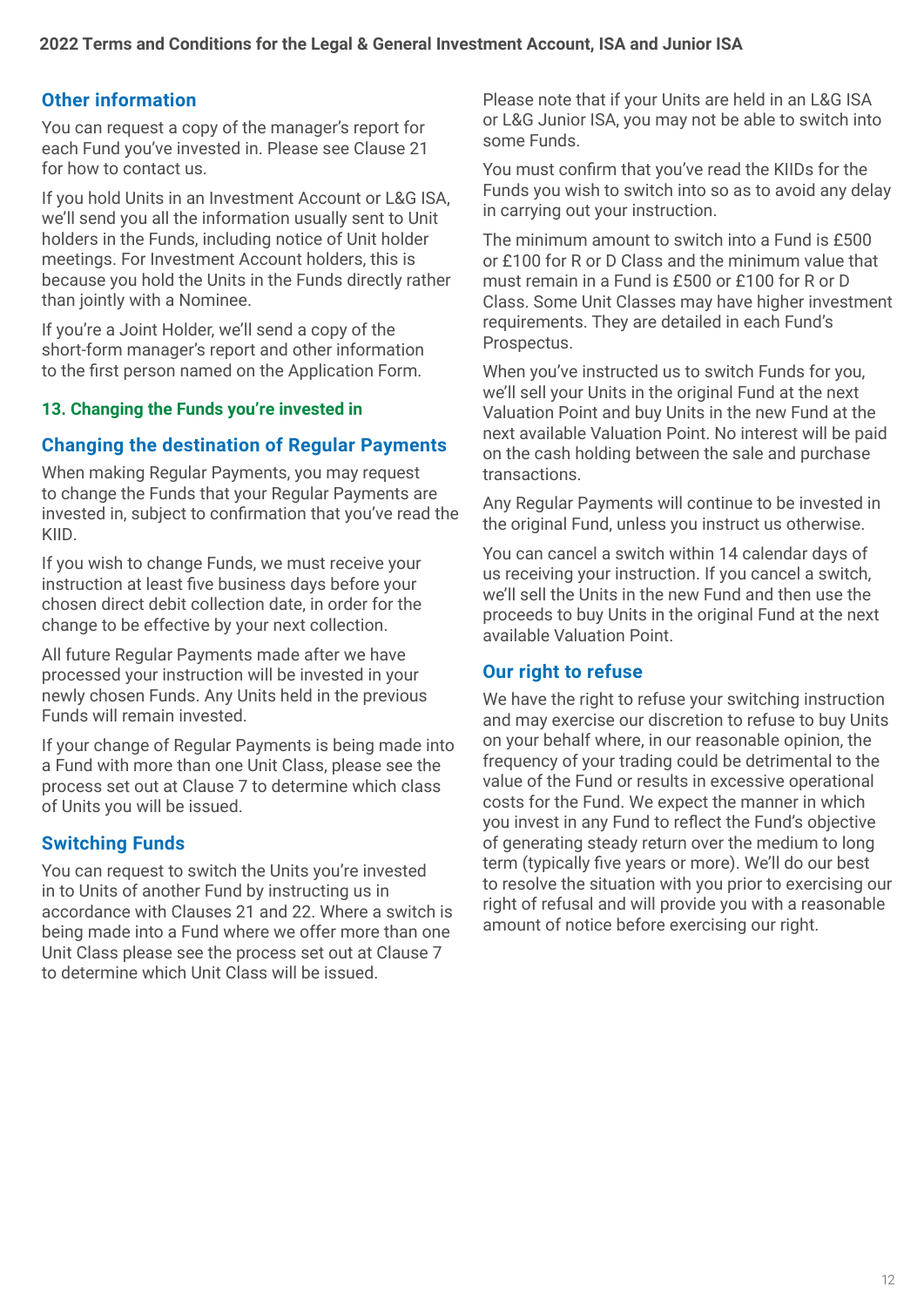### **Part 4: Making withdrawals, transfers and closing the Account**

#### **14. Making withdrawals and closing the Account**

### **Withdrawal instructions**

You may make full or partial withdrawals from your Account by instructing us in accordance with Clauses 21 and 22.

Once your instruction has been received, it cannot subsequently be changed or cancelled. If your instruction is ambiguous, we will contact you for clarification.

Your instruction will be processed unless we need to:

- A. confirm or check your instruction;
- B. confirm or check your signature; or
- C. confirm a change of personal details.

We'll process the withdrawal instructions on the next Valuation Point unless you tell us to sell your Units at a later date, so long as the date is within 30 calendar days of us receiving the withdrawal instructions.

Where you request a partial withdrawal from your Account for a specific monetary amount, we'll redeem the nearest number of Units to meet your request, but the exact final withdrawal value depends on the Valuation Point on the date of withdrawal. Therefore, when you request a partial withdrawal for a specific monetary amount across all Funds, the exact value you receive is dependent on the Fund's Valuation Point on the date of withdrawal and may differ slightly from your requested withdrawal amount.

The sale proceeds from your withdrawal instruction will be transferred to a Client Money Account. The money will be retained in the Client Money Account until we're able to release the payment in accordance with Clause 17. If we are paying you by BACS, it can take a further three to five business days for the payment to reach your Nominated Bank Account. No interest will be paid on money held in a Client Money Account.

In exceptional circumstances the buying and selling of Units can be suspended in accordance with the FCA Rules. If you request a withdrawal in a suspended Fund, the sale of the Units and the withdrawal of the Investment may be delayed until after the suspension ends.

#### **Partial withdrawals**

You may make partial cash withdrawals for amounts of £500 or more from your Account or £100 for R or D Class (excluding an L&G Junior ISA). Partial withdrawals can be made provided that the value remaining in your Account (excluding an L&G Junior ISA) after a withdrawal is at least £500 or £100 for R or D Class. If your withdrawal instruction results in your Account value falling below £350, we reserve a right to make full cash withdrawal of your Account (excluding an L&G Junior ISA) in accordance with this Clause 14.

If you've instructed us to make a withdrawal but haven't specified which Unit Class and Fund you wish to withdraw from, we'll sell Units from the Class in the Fund in which you've been invested in the longest. If you invested into more than one Fund on that date, unless you instruct us otherwise, we'll withdraw proportionally from all of those Funds.

#### **Full withdrawals**

Where you request a full withdrawal from an Account with Regular Payments, we'll also, unless otherwise instructed, stop taking the Regular Payments.

If you withdraw all of the money from the Account and the Account is being closed, we'll ensure that any transaction already started is completed.

### **Additional information for L&G ISA holders**

Please see Clause 29 for details of the tax consequences of a withdrawal. You may be liable to capital gains tax if you're investing directly in a Fund and you take out some or all of your money.

### **Additional information for L&G Junior ISA holders**

In general, only the Eligible Child can withdraw money from the L&G Junior ISA when they are at least 18 years of age. The only other permissible withdrawals are if the L&G Junior ISA holder has a terminal illness or the L&G Junior ISA is closed.

If the L&G Junior ISA holder has a terminal illness, their parents may make a claim to HMRC to be allowed to access the Funds in the L&G Junior ISA. If the claim is agreed HMRC will issue a letter to the Registered Contact letting them know that the Investment in the L&G Junior ISA can be withdrawn. We will require a copy of this letter in order to release the funds to the Registered Contact, who will be the only person able to withdraw part or all of the funds.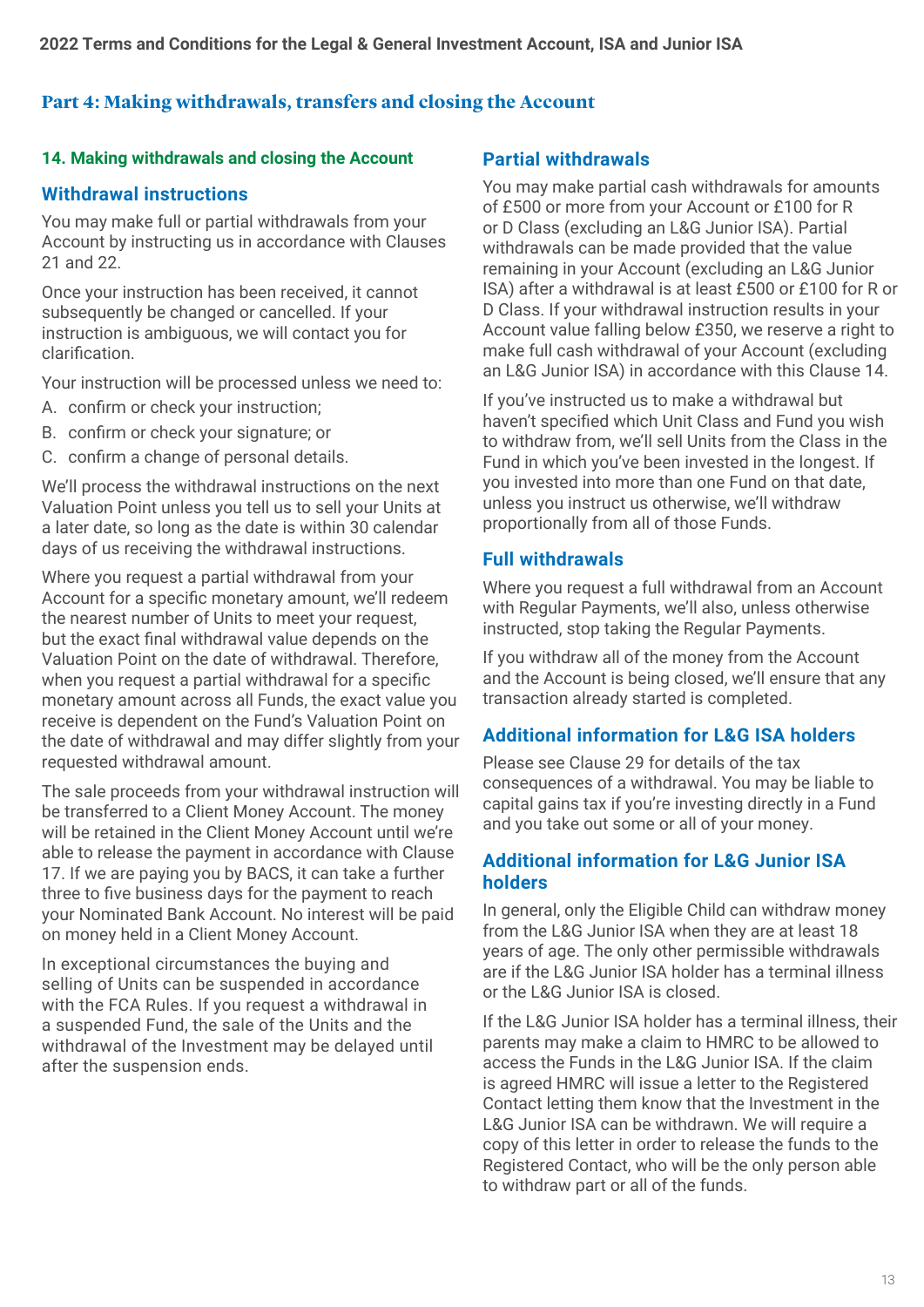The L&G Junior ISA will be closed in the following circumstances:

- On the death of the L&G Junior ISA holder.
- On the 18th birthday of the L&G Junior ISA holder, the L&G Junior ISA will cease to be an L&G Junior ISA and the Investments will be transferred to an L&G ISA. Before their 18th birthday, we will write to the L&G Junior ISA holder to inform them that the Units in their L&G Junior ISA will be transferred to the L&G ISA on their 18th birthday. From that date, the Units will continue to benefit from the tax advantages of the L&G Junior ISA but it will be held in an ISA.
- On direct instructions from HMRC (where the L&G Junior ISA is void). HMRC may notify us that the L&G Junior ISA is void (i.e. no longer exempt from tax), in which case we will notify you and return the value of the Investments to the L&G Junior ISA holder.
- Where all of the Investments in the L&G Junior ISA have been transferred to another manager.

### **15. Transferring the Account to another manager**

### **Transfers in general**

You can transfer your Units in your Investment Account, L&G ISA and L&G Junior ISA. To do so, you'll need to complete the relevant transfer form or re-registration agreement. You can request for one by contacting us in accordance with Clause 21.

### **The Transfer Exchange (TEX)**

We are a member of TEX (operated by the Tax Incentivised Savings Association) which facilitates transfer requests between managers. As a member, we are allowed to receive transfer requests from other managers to transfer your Investment to them, even where we don't receive an original instruction signed by you. We act upon the other manager's instruction and transfer your Investment accordingly. A manager who is a TEX member is obliged to ensure it has the authority to act on an investor's behalf before making a transfer request.

### **Investment Account holders**

You can transfer some or all of your Investments to another person rather than selling your Investments and receiving the value of those Units from us. We need a minimum of 10 business days in order to effect any transfer. Any new Unit holder will need to provide sufficient information for us to verify their identity and must confirm that they've read these Conditions and understand that they will be bound by them.

### **Transferring to another manager**

You can transfer your Investment Account, L&G ISA or L&G Junior ISA to another manager in accordance with the Regulations by requesting your new manager to effect the transfer. The minimum transfer amount is usually £500 or £100 for R or D Class.

In respect of your Investment Account, where you instruct us to transfer Units in your Investment Account to a new manager, your money will remain invested in your selected Funds whilst we complete the re-registration and you'll not be out of the market whilst we do so. Once the re-registration has been completed, these Conditions will no longer apply to these Units.

Where you're transferring an L&G ISA taken out in the current tax year, you have to transfer the whole Investment. If you're transferring an L&G ISA taken out in previous tax years, you can choose to transfer your Investment in whole or in part.

Where you're transferring an L&G Junior ISA, please note that an Eligible Child can only have one stocks and shares Junior ISA and one cash Junior ISA at any time. We only offer a stocks and shares Junior ISA. If you transfer your L&G Junior ISA, you must transfer it in whole.

Your new manager will contact us to arrange the transfer. We'll agree with the new manager the timing of the transfer, subject to a reasonable business period (not exceeding 30 calendar days) required by us to implement the transfer. Please note that any current tax year Payments in an ISA or Junior ISA must be transferred in full. However, you can transfer the Payments that you made in previous tax years in part or in full.

In exceptional circumstances the buying and selling of Units can be suspended in accordance with the FCA Rules. If you request a transfer to another manager in a suspended Fund, the sale of your Units and the transfer will be delayed until after the suspension ends.

### **Transfer in cash**

If you wish to transfer your ISA or the L&G Junior ISA in cash to a new manager, we'll sell enough Units from your L&G ISA or your L&G Junior ISA to meet the requested transfer value. When we have received all the information we reasonably require to finalise the transfer, the Units will be sold at the next Valuation Point (unless we're told otherwise). If the transfer means that the remaining value of your L&G ISA or the L&G Junior ISA would be less than £500, we'll sell all of your Units and transfer the whole of the L&G ISA or the L&G Junior ISA value to your new manager.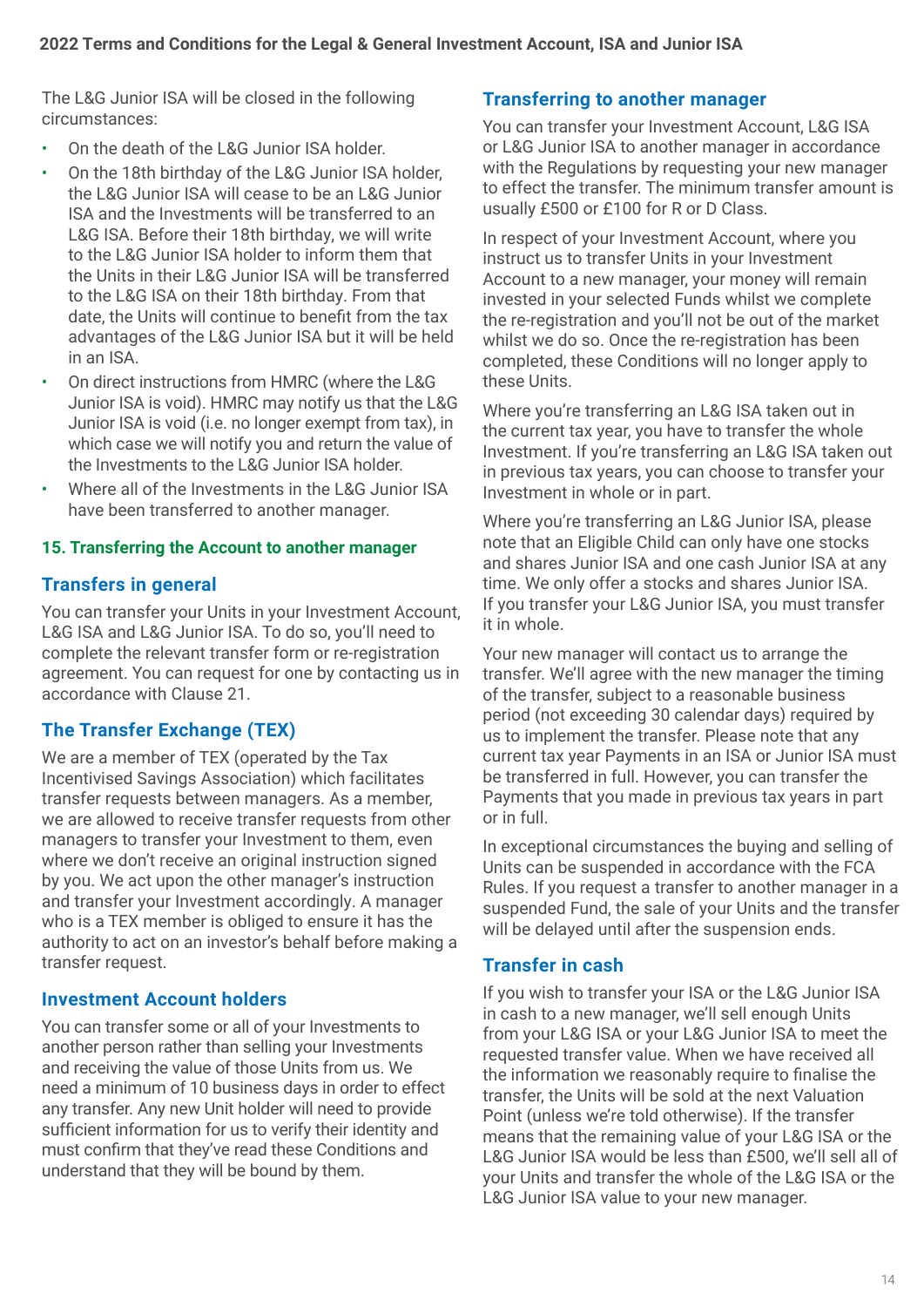To facilitate the payment to your new manager, on receipt of the proceeds of sale of your Units, from the Trustee or Depositary, as applicable, we'll place the money into a Client Money Account. This will be done within four business days following the Valuation Point at which the Units are sold. From that date your money is held and protected in the Client Money Account and cannot be used by us for any other purpose. This money will be retained in the Client Money Account until we're able to release the payment to your new manager. You will not be entitled to any interest earned on money held in the Client Money Account unless we tell you otherwise. Once the transfer has been completed, these Conditions will no longer apply to your L&G ISA or the L&G Junior ISA.

### **Transfer in Units**

You may wish to transfer your L&G ISA or L&G Junior ISA in Units to your new manager. The transfer will have to be agreed between you and the other manager and you'll be required to sign a re-registration agreement. This agreement will allow us to re-register the Units in your L&G ISA or L&G Junior ISA in the name of the other manager who will take over the administration of it. It will mean that your monies will remain invested in your selected Units within an L&G ISA or the L&G Junior ISA and you'll not be out of the market whilst we re-register the Units. Once the re-registration has been completed, these Conditions will no longer apply to your L&G ISA or the Junior ISA.

Where there aren't enough Units in your L&G ISA or L&G Junior ISA to meet the requested value to be transferred, no sale will proceed and the other manager will be informed.

### **Outstanding charges and credits due**

For any L&G ISA or L&G Junior ISA transfer (in cash or Units), any outstanding charges or payments that are owed to HMRC in accordance with the Regulations will be deducted from the value transferring to the new manager. Any distribution and/or reclaimable tax credit that is due to be paid after the completion of an ISA transfer will be sent to you. This is because many other managers don't accept small payments. Any distribution and/or reclaimable tax credit that is due to be paid after the completion of a Junior ISA transfer will be sent to the new manager.

### **Transferring your APS**

If you haven't used any of your APS allowance with us, you may, within the time allowed by the Regulations, request to transfer all of your APS allowance to another manager in accordance with the Regulations. Your new manager will contact us to arrange the transfer. We'll agree with your new manager the timing of the transfer, subject to a reasonable business period (not exceeding 30 calendar days) required by us to implement the transfer.

Once you've used all your APS allowance or the time limit to use your APS allowance has passed, you won't be able to transfer your APS to another manager using the process.

### **16. When we can close the Account**

### **Closing your Account**

In certain circumstances we may need to close the Account. If we do need to close the Account we'll write to you and let you know, giving you at least 30 calendar days' written notice of the closure, except if your Account (except a L&G Junior ISA) falls below £350, in which case we reserve the right to close your Account without any prior notice.

Circumstances in which we may need to close the Account include:

- A. if you materially or continually breach these Conditions or, if applicable, the Regulations;
- B. where two successive Regular Payments fail to be collected because of a fault on your part and the total value of your Account at that time is less than £350. This is not applicable to a L&G Junior ISA;
- C. if an extraordinary event (as described in Clause 30 of these Conditions) occurs;
- D. you notify us that you have become a US Person, or if we discover that you are or have become a US Person. This is not applicable to a L&G Junior ISA;
- E. changes to any laws or regulations (which are applicable to your Account) which mean that it is no longer feasible to continue to operate your Account;
- F. if we're in breach of any laws or regulations (which are applicable to the management of your Account) we can no longer continue to operate your Account; and
- G. where the value of your L&G Junior ISA is nil (that is, a L&G Junior ISA was opened and a small initial Investment was made, but Payments then stopped and the agreed charges have brought the balance down to nil, or all the funds have been withdrawn in the event of terminal illness). We will notify you if this event of closure occurs.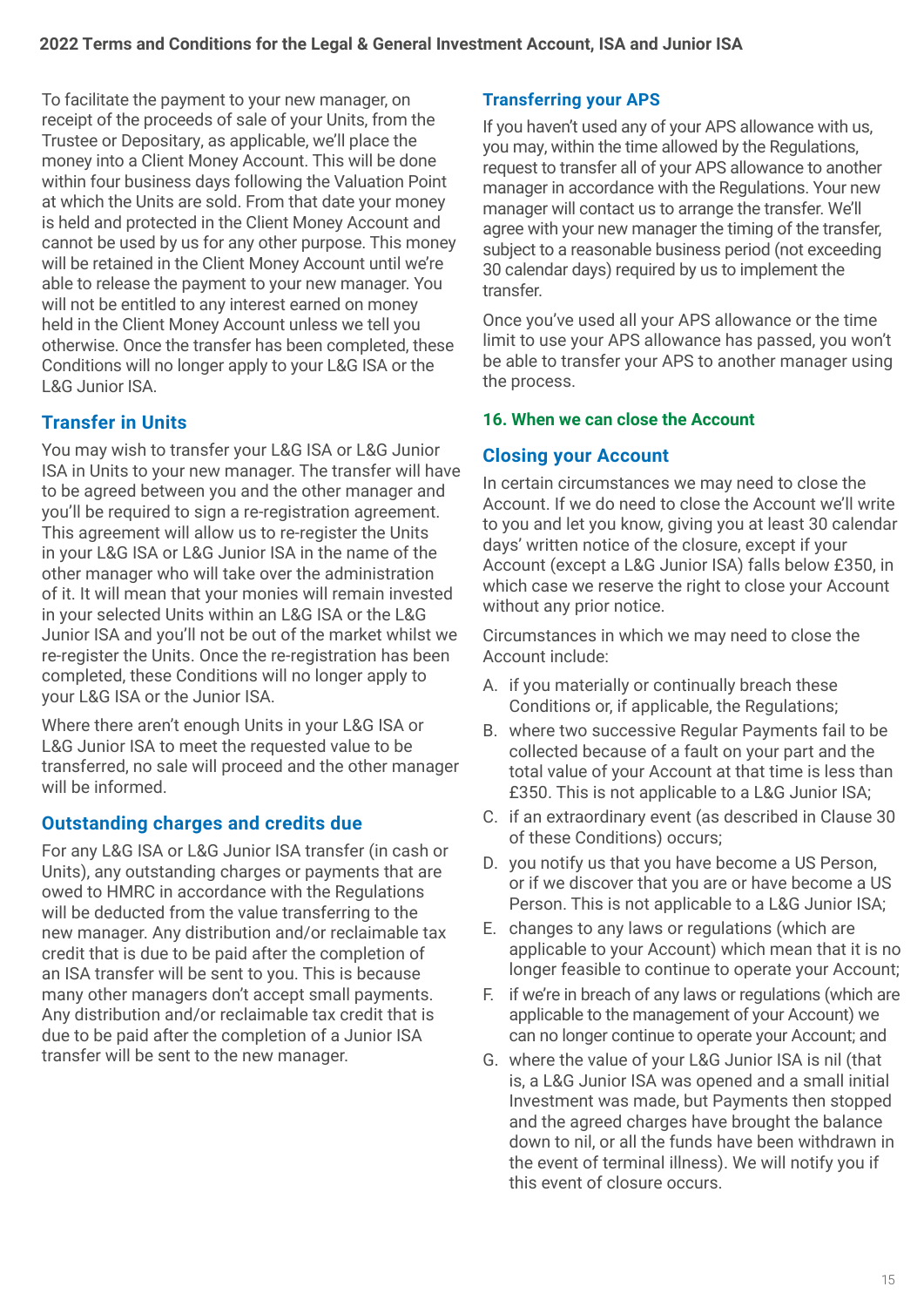### **Repairing the L&G ISA or L&G Junior ISA**

We'll notify you if, by reason of any failure to satisfy the provisions of the Regulations your L&G ISA or L&G Junior ISA has or will become void. If your L&G ISA is identified as void (which means it is no longer exempt from tax) under the Regulations, unless HMRC allows the L&G ISA to be repaired, your Units will be moved into an Investment Account and the provisions of these Conditions which are relevant to Investment Account holders will apply to you. If the L&G Junior ISA is identified as void under the Regulations, unless HMRC allows the L&G Junior ISA to be repaired, the sale proceeds of the Investments will be returned to you to hold for the benefit of the L&G Junior ISA holder. We're only authorised to repair your L&G ISA or L&G Junior ISA if HMRC allows us to do so.

If your L&G ISA or L&G Junior ISA becomes void, unless you tell us otherwise, we'll sell enough Units to make any payment that HMRC may demand in relation to your Account.

#### **17. Withdrawal payments made following a withdrawal, transfer or closure**

When:

- A. you make a cash withdrawal from your Account;
- B. you make a cash transfer to another manager; or
- C. your Account is closed (following death or otherwise),

for your protection, your withdrawal payments will be paid from the Client Money Account to your Nominated Bank Account, your new manager or your personal representatives, as appropriate. Once we have transferred your payment, we are no longer liable for the monies paid.

Individuals holding powers of attorney can either instruct payments to be made to the account or, where they are Advisers or other persons subject to the Client Money Rules, into a client money account they operate on your behalf. For the avoidance of doubt, such individuals can't instruct payments to be made to their own accounts.

Where a withdrawal payment from an L&G Junior ISA is requested, and:

- A. the L&G Junior ISA holder is aged 18 or over, we will make the payment to them after we have verified their details in accordance with Clause 24; or
- B. the L&G Junior ISA holder has died before their 18th birthday, we will make any payment to their personal representatives or beneficiary.

Payments will usually be sent within four business days from the date the Units were sold and we've verified your identity (including your personal representative, where applicable), the validity of your instruction and your Account details. Full details of the settlement timescales for each of our Funds can be found in the relevant Prospectus.

It can take a further three to five business days for the payment to reach your Nominated Bank Account if it is being paid using BACS. Payment can be made by cheque at your request.

Where we haven't been provided with sufficient payment account details, we'll make reasonable efforts to contact you to confirm them. Whilst we're waiting for any such query to be resolved, your money will be held in a Client Money Account and no interest will be paid. We may delay payment of the withdrawal proceeds if we reasonably believe that we should delay payment for your protection (such as to prevent fraud), or as required by law.

Where a withdrawal from your Account is made shortly after a Payment is made, the proceeds of the withdrawal will only be paid once we're assured of cleared funds in respect of that Payment. Banks and building societies may take up to 21 business days to fully honour any Payment. In the case of Regular Payments, any withdrawal request may be deferred until we can be sure that Regular Payment has been successfully collected.

We reserve the right to deduct any outstanding fees, charges and expenses from the amount that is withdrawn. Where a full withdrawal is requested from an L&G Junior ISA with Regular Payments, we will also, unless otherwise instructed, stop the direct debit Payments. Where the instruction was provided by telephone, we may, in certain circumstances, pay the proceeds without any verification.

If we're instructed to make a payment to a non-Sterling bank account, payment will be made in Sterling and we'll not pay any costs for currency conversion. We reserve the right to claim back from the Account holder, the Registered Contact or your personal representative, as appropriate, any charges associated with a transfer into a non-Sterling bank account.

Where you close the Account by requesting a full withdrawal, in accordance with Clause 14, you can ask for the residual monies to be paid to charity. If you ask us to do this, any further distribution, tax credit, or unclaimed payment below £25 will be donated to our nominated charity.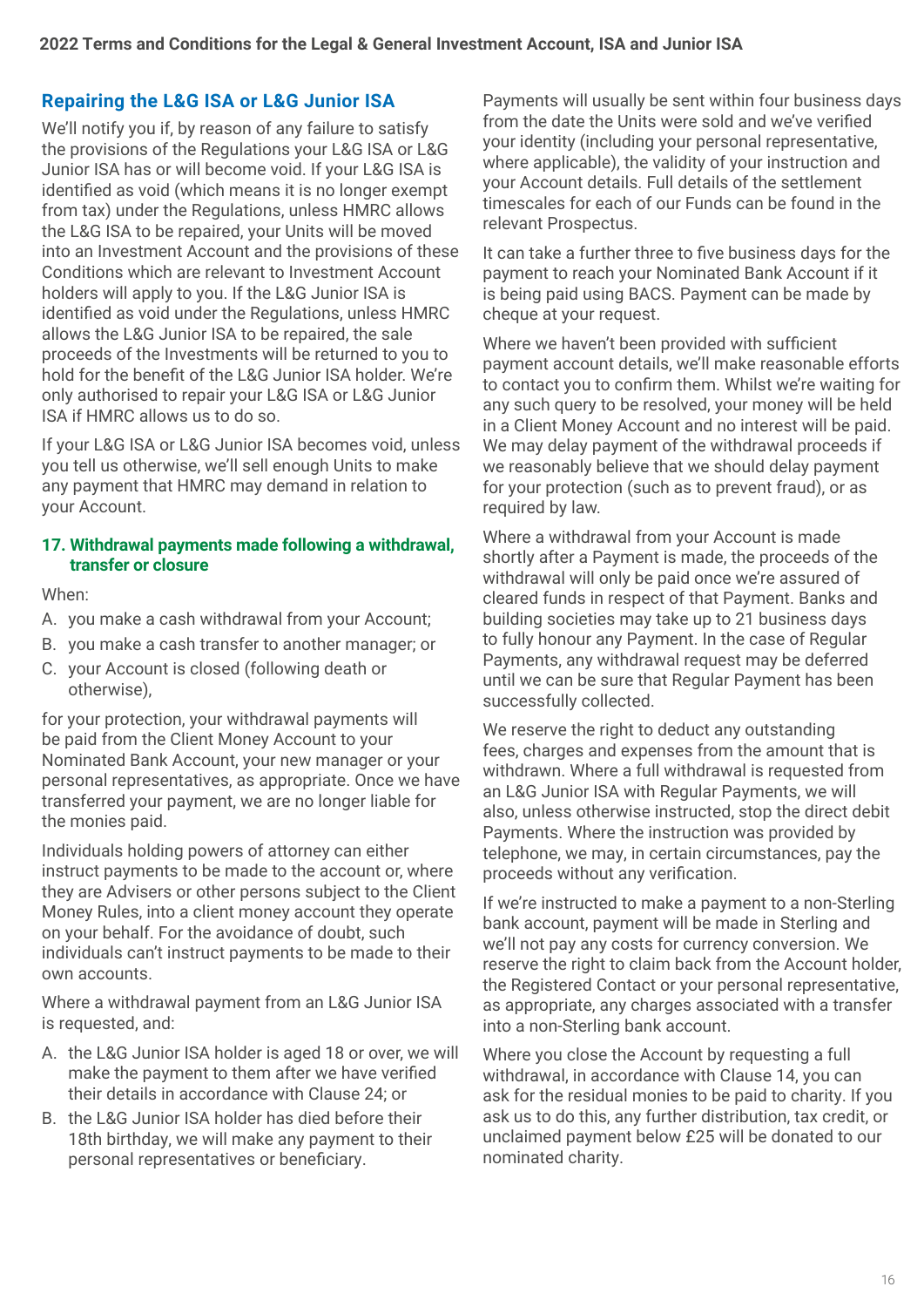### **18. Procedure following death L&G Junior ISA Holders**

#### **Investment Account holders**

If you hold an Investment Account with one or more Joint Holders, your Investment Account will continue in the names of the surviving Joint Holders.

For Investment Accounts held in a single name (including Investments that have been converted but were previously held in an L&G ISA), when we receive notification of your death, any Distribution Units in your Investment Account will be converted to Accumulation Units of the same Unit Class where available. Any income due to be paid out after this conversion will also be invested into Accumulation Units. Where Accumulation Units aren't available, all future distributions will be held as cash in the Account until the Account is closed. We'll then transfer your distributions in cash to your personal representative, this could include the executor of your estate, your beneficiary or your solicitor. The investment in this Account will remain invested in this way until your personal representatives provide further instructions.

### **L&G ISA holders**

From 6 April 2018, the income tax and capital gains tax advantages will continue to apply to Funds held within ISAs. This means that if you die whilst holding an L&G ISA, your Investment will remain invested in Units within a continuing L&G ISA until the earliest of:

- the administration of the estate is completed
- the account is closed, or
- three years from the date of death.

After that, the L&G ISA will automatically terminate in accordance with the Regulations and the tax benefits of an ISA will no longer apply to your Account. Any income or gains arising during that period will be taxable in the hands of your estate.

Any property income arising from the L&G UK Property Fund will also be subject to a deduction of tax at the basic rate, which we will pay to HMRC on your behalf. Your personal representatives will receive the cash value of your Investment subject to that deduction.

Any Distribution Units in your continuing L&G ISA or Investment Account will be converted to Accumulation Units of the same Unit Class where available. Any income due to be paid out after this conversion, will also be invested into Accumulation Units. Where Accumulation Units aren't available, all future distributions will be used to buy additional Distribution Units of the same Unit Class.

If an L&G Junior ISA holder dies before their 18th birthday, the L&G Junior ISA will automatically terminate in accordance with the Regulations and the tax benefits of a Junior ISA will no longer apply. Any income or gains arising during that period will be taxable in the hands of the estate.

Any property income arising from the L&G UK Property Fund will also be subject to a deduction of tax at the basic rate, which we will pay to HMRC on your behalf. The L&G Junior ISA personal representatives will receive the cash value of your Investment subject to that deduction.

### **For all Account holders**

#### **Your personal representatives**

These Conditions will be binding on your personal representatives.

When we have all the documentation we reasonably need to establish proof of death and proof of entitlement to your estate, the personal representatives may choose to sell the Units at the next Valuation Point. Please see Clauses 14 and 18 for information on how payments will be made.

Alternatively, the personal representatives can tell us to transfer your Units into the name of one or more beneficiaries. If the personal representatives require an Account to be opened with us in another investor's name, we may require verification of identity from the new Account holder. The new Account holder must confirm they have read these Conditions and agree to be bound by them.

### **APS Allowance**

Your spouse or registered civil partner may be entitled to an APS on top of their annual ISA allowance. APS will be available independently of whether or not they inherited your ISA.

The APS:

- A. will amount to either the value of your ISA on the date of your death or when the ISA ceases to be a continuing ISA, whichever is higher;
- B. can be made with us or another manager who agrees to accept the subscriptions;
- C. can be made by non-UK residents. Your spouse or civil partner can choose:
	- 1. to transfer the existing Units as permitted by their APS;
	- 2. to transfer to another Fund that is available within an ISA; or
	- 3. to transfer the APS allowance to another manager.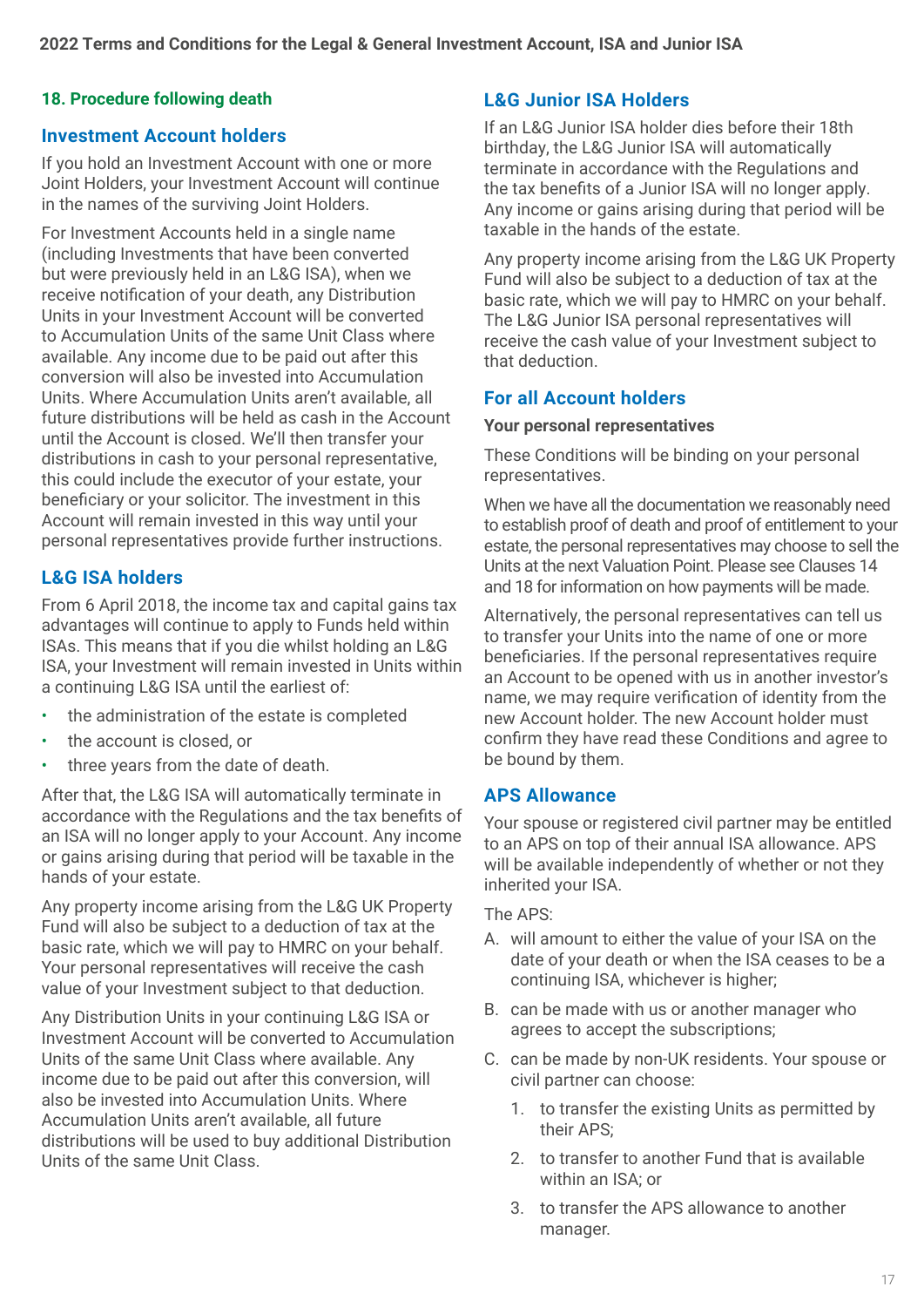We will need to receive a completed Application Form with all the relevant details and declarations as detailed in Clause 4 before your spouse or registered civil partner can use the APS allowance.

If the value of the Units when sold or transferred is greater than the APS allowance, we will provide options to your personal representatives.

If the value of the Units when sold or transferred is less than the APS allowance, your spouse or registered civil partner can make additional Payments until the APS allowance is used in full.

Once an APS has been made, a surviving spouse can transfer their savings under the regulations, with the APS being treated as previous years' ISA subscriptions. Any further subscriptions counting towards the APS limit must continue with the manager managing the funds the APS is invested in.

### **19. Unclaimed money**

Unclaimed monies are all monies that are owed to you but which remain unclaimed. Unclaimed monies include but are not limited to unclaimed distributions, bounce back withdrawal payments owed to you, and uncashed cheques in your name. All unclaimed monies will be held in a Client Money Account and no interest will be paid. We'll send you an annual statement that will show any cash balances that you hold in the Client Money Account. We won't provide you with such an annual statement if:

- We provide you with an online system through which you can easily access up-to-date statements of your Client Money. However if you do not access your statements on our system at least once a quarter then we will revert to sending you statements annually.
- We do not hold any Client Money for you as at our reporting reference date.

For Investment Accounts and L&G ISAs, if a distribution made in relation to any income or Distribution Units remains unclaimed for a period of six years after it has become due, it will be forfeited and will revert to the relevant Fund.

If, for whatever reason, payments over £25 in aggregate, not related to an unclaimed distribution, remain unclaimed, we'll hold your money in a Client Money Account for a period of at least six years following the last transaction or other movement on your account (not including any payment or receipt of interest, charges or similar items). During this period of at least six years we'll make reasonable efforts to contact you. After that period we'll make further efforts to contact you to let you know that we no longer intend to hold the money in a Client Money Account and intend to pay this money to a registered charity. If we still don't hear from you, we'll write to you to confirm that as we did not receive a response from you, we'll no longer treat your money as Client Money and we will pay it to charity. Even so, should you wish to subsequently claim your money, we'll still pay what is due to you.

If you have £25 or less in aggregate of unclaimed payments with us, we'll also hold your money in a Client Money Account for a period of at least six years following the last transaction or other movement on your account, but we reserve the right to pay it to a registered charity after we have made at least one attempt to contact you to return the money and you've not responded after 28 calendar days. Even so, should you wish to subsequently claim your money after we've made the payment to charity, we'll still pay what is due to you.

Any such payments will be made in accordance with our charity policy, which is available upon request (please see Clause 21).

For Investment Accounts and L&G ISAs, if a distribution made in relation to any income or Distribution Units remains unclaimed for a period of six years after it has become due, it will be forfeited and will revert to the relevant Fund.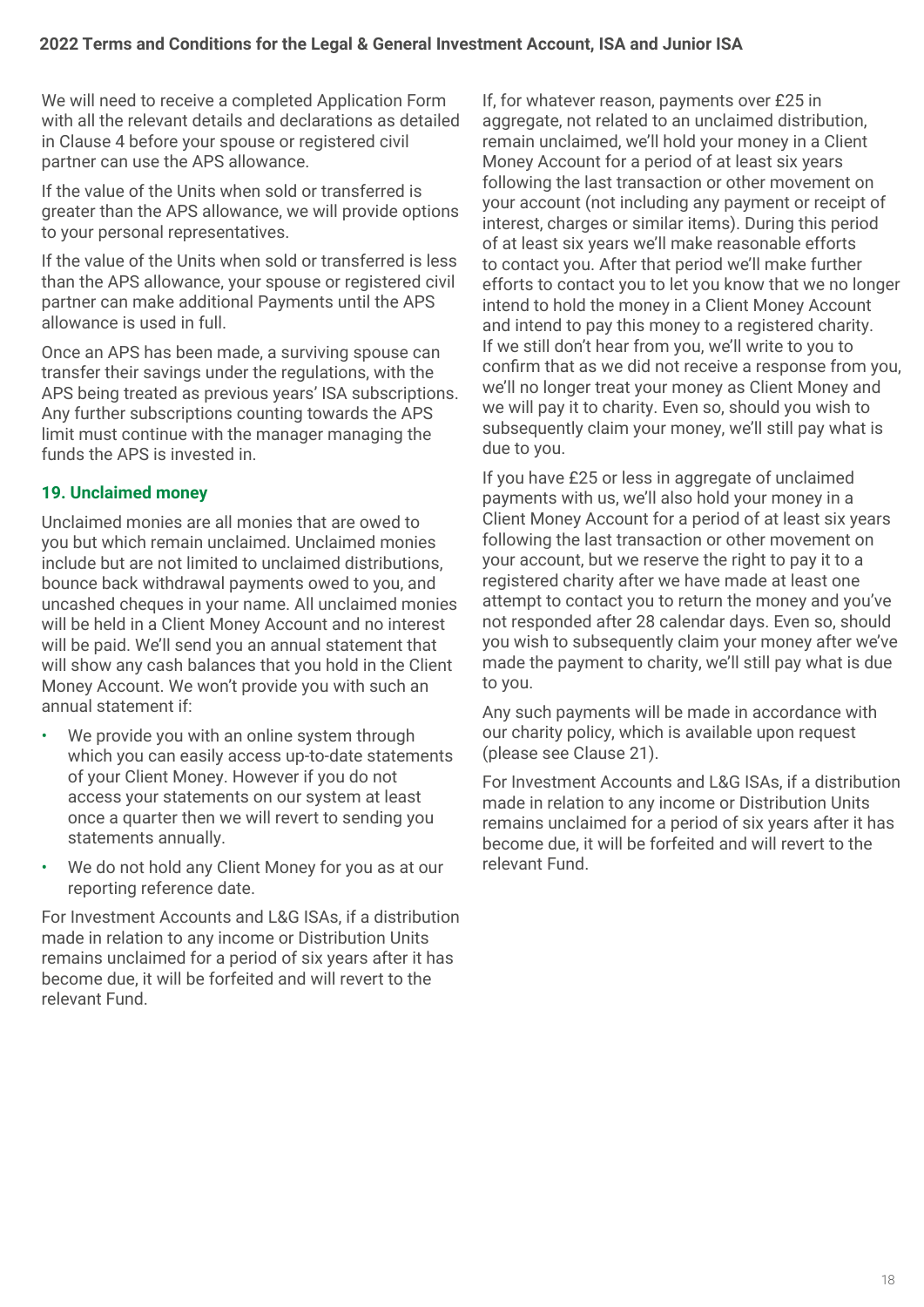### **Part 5: General information**

#### **20. About us**

We're authorised and regulated by the FCA. We are included on the FCA Register with registered number 119273.

#### **21. Communicating with us**

We can communicate with you in various forms: in writing, by telephone, by email, by text or by correspondence via the Legal & General secure message centre. We will communicate with you in English.

You can contact us:

### **By email:**

[Investments@landg.com](mailto:Investments@landg.com) 

### **By phone:**

#### 0370 050 0955.

Our lines are open Monday to Friday 9am to 5pm. We may record and monitor calls.

### **By post:**

Legal & General Investments PO Box 6080 Wolverhampton WV1 9RB

### **By way of courier:**

Legal & General Investments EDM House, Village Way, Bilston, Wolverhampton WV14 OUJ

### **By our website:**

For a complete list of our contact details please visit our website: [legalandgeneral.com/contact-us/](http://legalandgeneral.com/contact-us/investments/) [investments/](http://legalandgeneral.com/contact-us/investments/)

#### **22. Communication requirements when giving us instructions**

We'll only carry out your instructions if you or your authorised representatives (including any power of attorney or adviser) instruct us in writing and such instruction has effectively reached us (i.e. when received at one of the above addresses). Faxed or emailed instructions will only be accepted with our prior agreement. If you instruct us by telephone, we may ask you to sign a written confirmation before carrying out your instruction.

We won't carry out your instructions if:

- A. you have materially and continuously failed to comply with these Conditions;
- B. we believe your instructions can't be carried out; or
- C. your instructions are contrary to any law, rule or regulation.

If we can't carry out your instructions, we will write to you explaining our reasons.

#### **23. Informing us of changes**

You agree to inform us, without delay, of any change in your circumstances or status, including any change of address, name, bank account, residency or tax status or if you are or become a US Person.

Where we believe that the residency for tax purposes is affected by any change in your circumstances, we'll write to you to clarify your circumstances. You may be required to indicate all countries in which you're resident for tax purposes.

Where we have identified that your circumstances have changed, we may take reasonable steps to make enquiries to re-establish contact with you. In order to make these enquiries, we may need to share your details with trusted external parties.

If we're not certain we hold the correct address for you, we'll stop correspondence being sent until we have confirmation of your correct address. If you hold Distribution Units, we will convert your Units to Accumulation Units until you re-establish contact with us to confirm your address. At this time, you may request to convert your Units back to Distribution Units. Where Accumulation Units aren't available, all future distributions will be used to buy additional Distribution Units of the same Unit Class.

It is your responsibility to keep us informed if the Nominated Bank Account details change. You can instruct us at any time to change the Nominated Bank Account. Subject to completing any necessary checks, we'll make this change, although payments due to be paid to you within that period may still be sent to the previous Nominated Bank Account.

All correspondence that we send out in relation to the Account will be sent to you or your personal representative.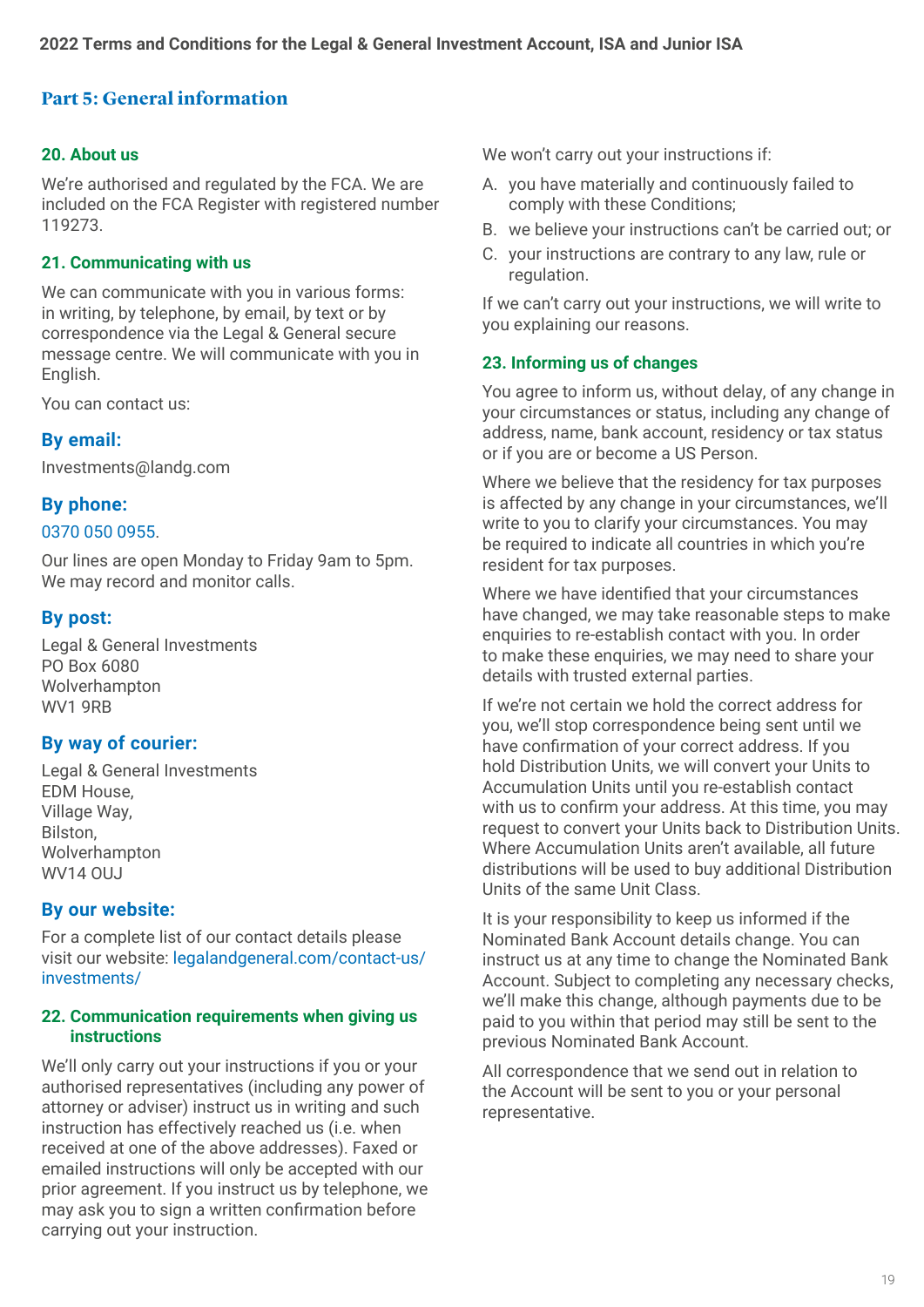### **24. Verification of identity, fraud and credit checks**

### **Verification of identity**

To protect you and us from financial crime, we may be required to verify the identity of new and sometimes existing customers. This includes any third parties contributing to or receiving funds from the Account. This may be achieved by using reference agencies to search sources of information relating to you (an identity search). This will not affect your credit rating. If this fails, Legal & General may need to approach you to obtain documentary evidence of identity.

We may need to perform these checks to confirm the identity of the L&G Junior ISA holder from time to time following their 18th birthday. We may do this by using reference agencies to search sources of information relating to the L&G Junior ISA holder (an identity search). This will not affect the L&G Junior ISA holder's credit rating. If this identity search fails, we may ask the L&G Junior ISA holder for documents to confirm their identity.

In certain circumstances, we may need to contact you to obtain more information regarding the Investment. If, after a reasonable period of time, we haven't received the information requested, we may close your Account.

### **Fraud checks**

We'll check your information with fraud prevention agencies before we accept the Application and periodically during the term of your Investment including, for example, if you reinvest each year. If false or inaccurate information is provided and fraud is identified details will be passed to fraud prevention agencies. Law enforcement agencies may access and use this information.

We may also need to perform these checks on the L&G Junior ISA holder from time to time following their 18th birthday. We may need to perform these checks on the Registered Contact up until the 18th birthday of the L&G Junior ISA holder.

We and other organisations may also use and access this information to prevent crime, including fraud and money laundering, for example, when:

- checking details on applications for credit and credit related or other facilities
- managing credit and credit related accounts or facilities, and
- recovering debt.

We and other organisations, including those inside and outside its group of companies, may access and use from other countries the information recorded by fraud prevention agencies in addition to accessing and using the information recorded by the UK's fraud prevention

agencies. These organisations may be in countries outside the European Economic Area.

You can contact our Financial Crime team at if you want to receive details of the relevant fraud prevention agencies. Please see Clause 21 for our contact details.

#### **Credit checks**

We may conduct credit reference checks before we accept your Application and periodically during the term of your Investment, for example if you reinvest each year. We may do this if it is necessary for compliance with applicable laws or regulatory rules. We may also need to conduct credit reference checks for anyone linked to your Account or for anyone who makes payments into your Account.

We may need to perform these checks on the L&G Junior ISA holder from time to time following their 18th birthday. We may need to perform these checks on the Registered Contact or anyone who makes payments into the Junior ISA up until the 18th birthday of the L&G Junior ISA holder. Accordingly, in this section 'you' and 'your' means the Registered Contact and, following their 18th birthday, the L&G Junior ISA holder.

We may use Credit Reference Agencies (CRAs), including their records, to obtain information on you, including on your credit history and in order to ascertain risks related to your Investment. When CRAs receive a search from us they may place a search footprint on your credit file that may be seen by other lenders and other companies unrelated to us (for example, other CRA customers). These search footprints, personal information and account performance data may be used by other lenders and CRA customers. The CRAs may add the details of our search and information we hold about you to their records relating to you. We may also, in certain circumstances, update our own records with information received from a CRA.

Credit searches and other information about you which is provided by us to the CRAs may be used and disclosed by CRAs to other companies unrelated to us for the purposes mentioned above and to enable those other companies to trace your whereabouts, recover debts that you owe and verify your identity. Records remain on file at the CRAs for six years after they're closed, whether settled by you or defaulted. CRAs may also use the information referred to in this regard for the purpose of statistical analysis about credit ratings.

We and other organisations, including those inside and outside its group of companies, may access and use the information recorded by CRAs in the UK and from other countries. These organisations may be in countries outside the European Economic Area.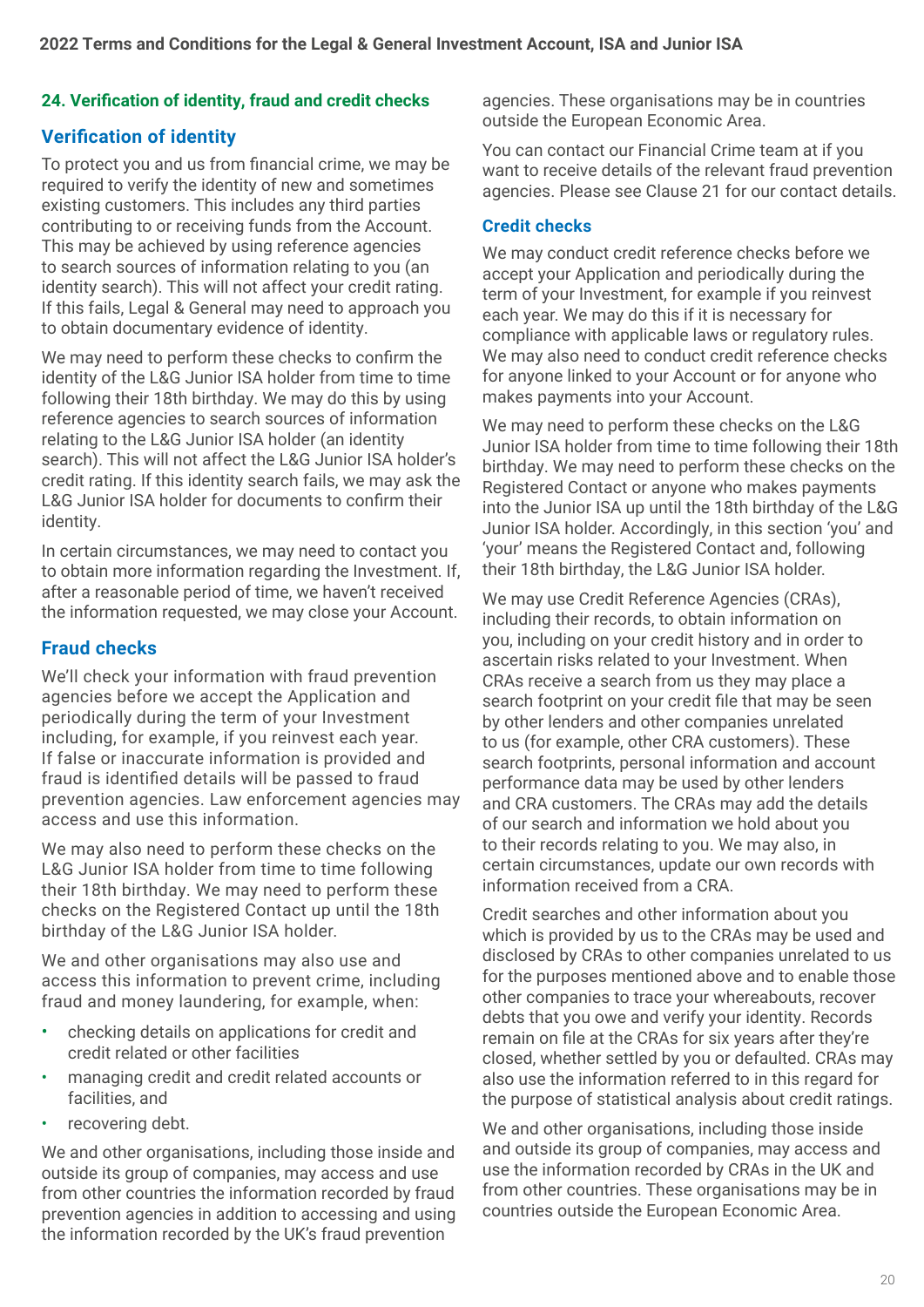If you have an Investment Account and you hold this jointly with other Joint Holders, or if you have a spouse or financial associate with whom you've a personal relationship that creates a joint financial unit in a similar way to a married couple (for example if you've been living at the same address at the same time) we may:

- A. search, link and/or record information at CRAs about you both;
- B. link any individual identified as your financial associate, in our own records;
- C. take both your and their information into account in future applications by either or both of you; and
- D. continue this linking until we are made aware that you're no longer linked.

When CRAs receive a search from us they'll link together the records of you and the other Joint Holders of the Investment Account, your spouse and/or anyone that you've advised is your financial associate. Links between all such persons will remain on your and their files until such time as you or the other relevant person successfully files for a disassociation with the CRAs. If your circumstances change such that you're no longer a financial unit with another person, you should contact the CRAs about this.

You can contact the UK CRAs (CallCredit, Equifax and Experian) to find out what information they hold about you. The information they hold may not be the same so you may wish to contact more than one. They're entitled to charge you a small statutory fee. Their details are as follows:

- CallCredit, Consumer Services Team, PO Box 491, Leeds, LS3 1WZ or call 0870 0601414
- Equifax PLC, Credit File Advice Centre,PO Box 3001, Bradford, BD1 5US or call 0870 010 0583 or visit [equifax.co.uk](http://www.equifax.co.uk)
- Experian, Consumer Help Service, PO Box 8000, Nottingham NG80 7WF or call 0844 4818000 or visit [experian.co.uk](http://www.equifax.co.uk)

The information in this section is condensed. If you want to receive full details of how your personal information may be used for credit reference purposes, please contact us in accordance with Clause 21.

#### **25. Processing personal data and providing information to others**

The Legal & General group of companies will hold and process Account Data, whether or not the Application proceeds.

As regards to any Account Data, it is agreed that we shall be a Controller. We acknowledge and agree that, in respect of the Account Data, we will comply with our obligations under Data Protection Legislation.

We will process Personal Data in accordance with our privacy notice which is available at [lgim.com/UTMprivacy](https://lgim.com/UTMprivacy) or on such other site as we may notify to you from time to time. A copy of our privacy notice is also available upon request. Our privacy notice sets out, amongst other things, the purpose or purposes for which Personal Data is collected and intended to be processed and also contains any other information prescribed by Data Protection Legislation. Any changes to our privacy notice will be posted on the site from time to time.

### **26. Conflicts of interest**

Conflicts of interest may arise between you and us, our employees, our associated companies, or our representatives. To ensure that we treat investors consistently and fairly, we have a policy on how to identify and manage these conflicts throughout the time your Account is held with us.

### **Policy summary**

A copy of the full policy is available upon request using the contact details set out in Clause 21. Below is a summary of our policy:

We:

- A. will consider the interests of all of our customers and treat them fairly;
- B. will manage conflicts of interest fairly to ensure that all customers are treated consistently and to prevent any conflict of interest from giving rise to a material risk of damage to the interests of our customers;
- C. have in place procedures to ensure that staff identify and report any new conflicts;
- D. will keep a written record of any conflicts or potential conflicts;
- E. if appropriate, will disclose any relevant conflict to a customer before undertaking business with that customer;
- F. will carry out an annual review to identify any new conflicts; and
- G. will ensure new business developments identify any new conflicts of interest.

This policy also applies to any company to whom we delegate any of our functions.

### **27. Complaints and policies**

We have a policy for handling any complaints relating to the operation of your Account. A copy of this policy is available on request using the details in Clause 21.

In the event you're not satisfied with the resolution of a complaint, you also have a right to complain directly to the Financial Ombudsman Service: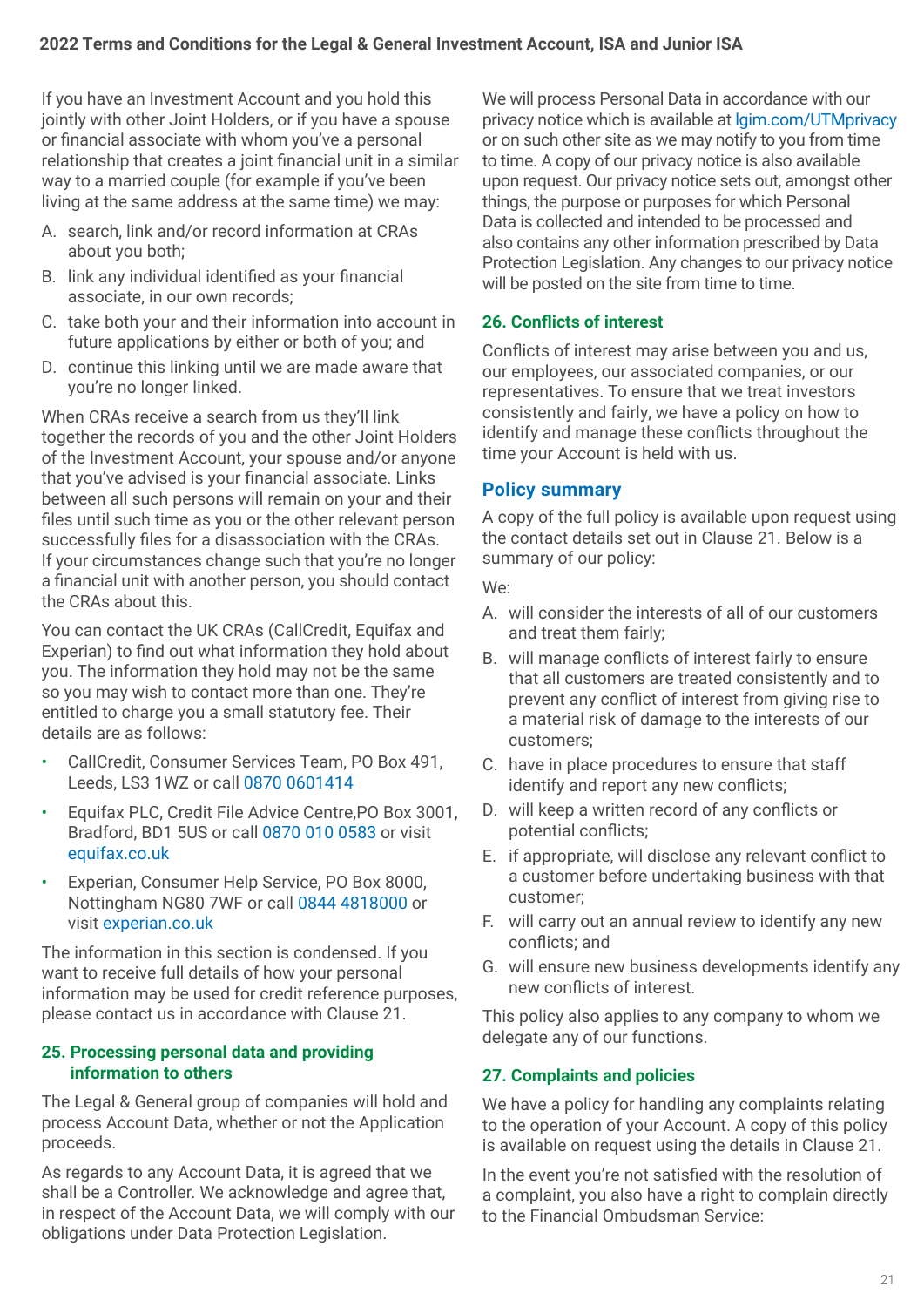The Financial Ombudsman Service Exchange Tower London E14 9SR

 Ombudsman Service at financial-ombudsman.org.uk You can find more information about the Financial or you can call them on:

- 0800 023 4567 (calls to this number are now free on mobile phones and landlines)
- 0300 123 9 123 (calls to this number cost no more than calls to 01 and 02 numbers)

These numbers may not be available from outside the UK – so please call them from abroad on +44 20 7964 0500.

You can request copies of the following policies by contacting us (see Clause 21 for details of how to contact us):

- A. Investments held in joint names;
- B. Investments held by overseas investors including US Persons;
- C. locating customers without an address;
- D. charity payments; or
- E. conflicts of interest.

### **Financial services Compensation Scheme**

If you have an L&G account you are classified as a retail client and are protected by the Financial Services Compensation Scheme

("FSCS"). This means that L&G UTM (PMS) were to become insolvent and were unable to return your Investments, the FSCS will cover financial losses up to a maximum of £85,000 for each investor. For further information about compensation arrangement, please contact the FSCS at: The Financial Services Compensation Scheme, 10th Floor, Beaufort House, 15 Botolph Street, London EC3A 7QU.

### **28. Liabilities**

We'll treat you as a retail client for the purposes of the FCA Rules. This means you'll receive the greatest level of regulatory protection available under those rules.

Except as otherwise provided in these Conditions, we'll be responsible to you for any loss, injury or damage suffered by you due to our negligence, default, or fraud; any material breach by us of these Conditions; or any failure, delay (that was within our control) or error by us, or the Nominee in carrying out your instructions.

We'll not be liable to you for indirect or unforeseeable losses such as loss of business, loss of goodwill, loss of opportunity or loss of profit. We'll also not be liable for our failure to comply with these Conditions because we're complying with our obligations under applicable laws or due to unforeseen circumstances beyond our reasonable control. For more information please see Clause 30.

You'll be responsible for any losses suffered by you and us if you act fraudulently or if you allow another person to use your security details for the Account. You'll also be responsible for any reasonable losses suffered by you and us as a result of your material breach of these Conditions or if you provide inaccurate or untrue information to us.

### **29. Tax**

The tax payable on the Account will depend on your personal circumstances and where your money is invested and may be subject to change in the future.

### **Disclosure of tax**

Tax regulations require us to collect certain information about each investor's tax arrangements. If you're unsure of your tax status or would like advice on your personal tax circumstances, please contact a financial adviser. Or, you can contact HMRC by telephone on 0300 200 3300 or visit their website at gov.uk/ government/organisations/hm-revenue-customs. You can find information about UK residency status on HMRC's website at gov.uk/government/ publications/ rdr3-statutory-residence-test-srt

If you're a UK resident, you authorise us to disclose all relevant information about you and your Account to HMRC in connection with the tax requirements and in accordance with UK law.

If we have reason to believe that you are a resident for tax purposes outside of the UK, you authorise us to share information about you and your Account with the relevant tax authorities, as prescribed by law. You must inform us without delay if your residency or tax status changes. Where we believe that your residency for tax purposes is affected, we'll write to you to clarify your circumstances. You may be required to indicate all the countries in which you are resident for tax purposes.

### **Tax status of L&G ISAs and L&G Junior ISAs**

Your L&G ISA may be affected if your residency status changes. Depending on the assets it holds, the Fund usually distributes income as either interest or as a dividend.

The following tax arrangements apply:

- Interest (Funds investing mainly in bonds, shortterm cash deposits or both): when the Fund pays out interest or reinvests it for you, it will not deduct tax on interest income
- Dividends (Funds investing mainly in company shares): when the Fund pays out dividends or reinvests them for you, it will not deduct tax on dividend income.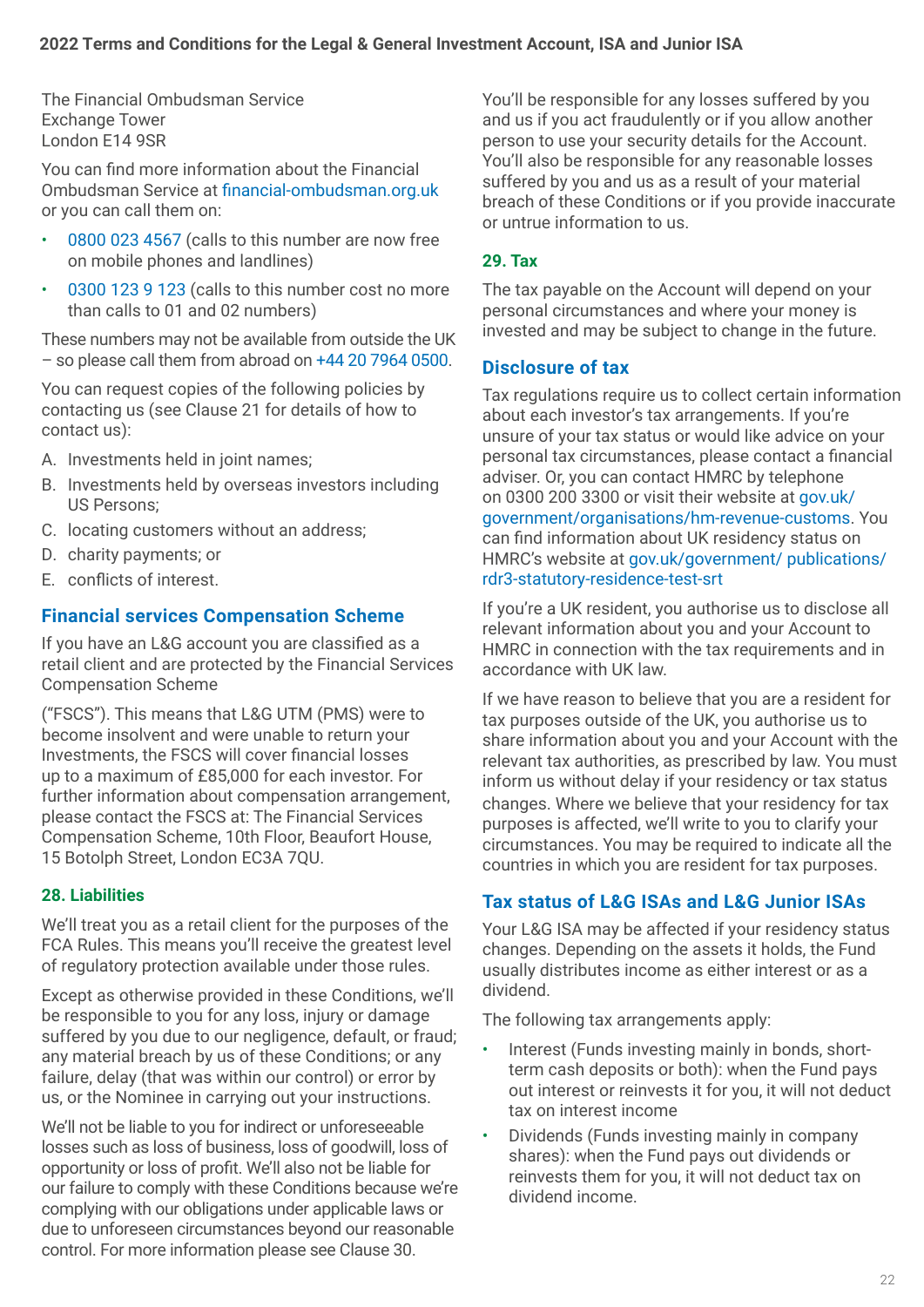The Eligible Child benefits from not having to pay personal income tax or capital gains tax on any profit they make on their L&G Junior ISA. However, you need to consider how tax is treated within the funds. Tax law can change and it may affect your Investments.

You will lose ISA or Junior ISA status and the associated tax benefits if:

- A. your L&G ISA is converted to an Investment Account;
- B. you make a withdrawal (except in accordance with Clause 14) from the L&G Junior ISA;
- C. the L&G ISA or L&G Junior ISA is closed; or
- D. if your L&G ISA or L&G Junior ISA becomes void, as explained in Clause 14.

### **Tax credits**

If a tax credit from an L&G ISA or L&G Junior ISA is due to you, we'll buy further Units of the same Unit Class in the Funds on your behalf, at an equivalent value to the tax credit, no later than the business day following the Distribution Date. As we're investing the tax credit on your behalf before we receive it from HMRC, you authorise us to reclaim this tax from HMRC and to reimburse ourselves when it is received.

You authorise us to apply to HMRC on your behalf to make all appropriate claims for the repayment of, or credit against, tax in respect of Units held under an L&G ISA and L&G Junior ISA and any income they produce. For this purpose you authorise us to provide HMRC with all relevant information and documentation about you or the L&G Junior ISA holder and the Account as may be required for this purpose.

In relation to Distribution Units, when a Distribution Unit is bought, some income is already included in the price. The first distribution paid after a Distribution Unit is bought takes account of this by splitting the distribution between income and an amount known as an 'equalisation amount'. This equalisation amount is treated as a return of capital for tax purposes and will not generate a tax credit.

### **Property Authorised Investment Funds (PAIFs)**

With respect to the tax status of Property Authorised Investment Funds (PAIF), a PAIF pays out income from its investments in three separate streams: interest income (from bonds or deposits), property income (mainly rent), and dividends (from shares). If we send you a tax voucher, it will list these three streams separately and tell you the total payment we've made to you.

The following tax arrangements apply:

- Property income: the Fund generally deducts income tax at the basic rate of tax (currently 20%) before it pays out property income to you or reinvests it for you
- Interest income: when the Fund pays out interest or reinvests it for you, it will not deduct tax on interest income
- Dividends: when the Fund pays out dividends or reinvests them for you, it will not deduct tax on dividend income.

### **Overseas tax**

If a Fund has overseas assets, it may be liable to pay tax overseas. It may not be able to claim back some or all of this tax from the overseas tax authorities.

#### **30. Extraordinary circumstances, adjustments and disruption**

We will not be responsible for any loss or damage incurred or suffered by you as a result of any event or circumstance not reasonably within our control.

### **31. Changing these Conditions**

We reserve the right to make changes to these Conditions. However, we'll only make changes for valid reasons, which include the following:

- A. if our investment rights and powers are removed or restricted;
- B. to make these Conditions clearer or more favourable to you;
- C. to comply with applicable law, regulation, the judgment of any court, regulator, ombudsman or any regulatory guidance or codes;
- D. to reflect a change in our corporate structure that doesn't have an unfavourable impact on the Account but which does require us to make certain changes to these Conditions;
- E. if we need to respond to changes in tax rates, interest rates or the costs of providing the Account; or
- F. if we need to change any operational aspect of managing your Account.

We will always notify you if we change these Conditions. If we change these Conditions in a way which materially impacts your rights as an Account holder, we will notify you of such changes in advance. Otherwise, any other changes to the Conditions will be noted in the Manager's Report and the latest Conditions will be available at [legalandgeneral.com/investment-support](http://legalandgeneral.com/investment-support) or you request a copy by contacting us at the details set out in Clause 21.